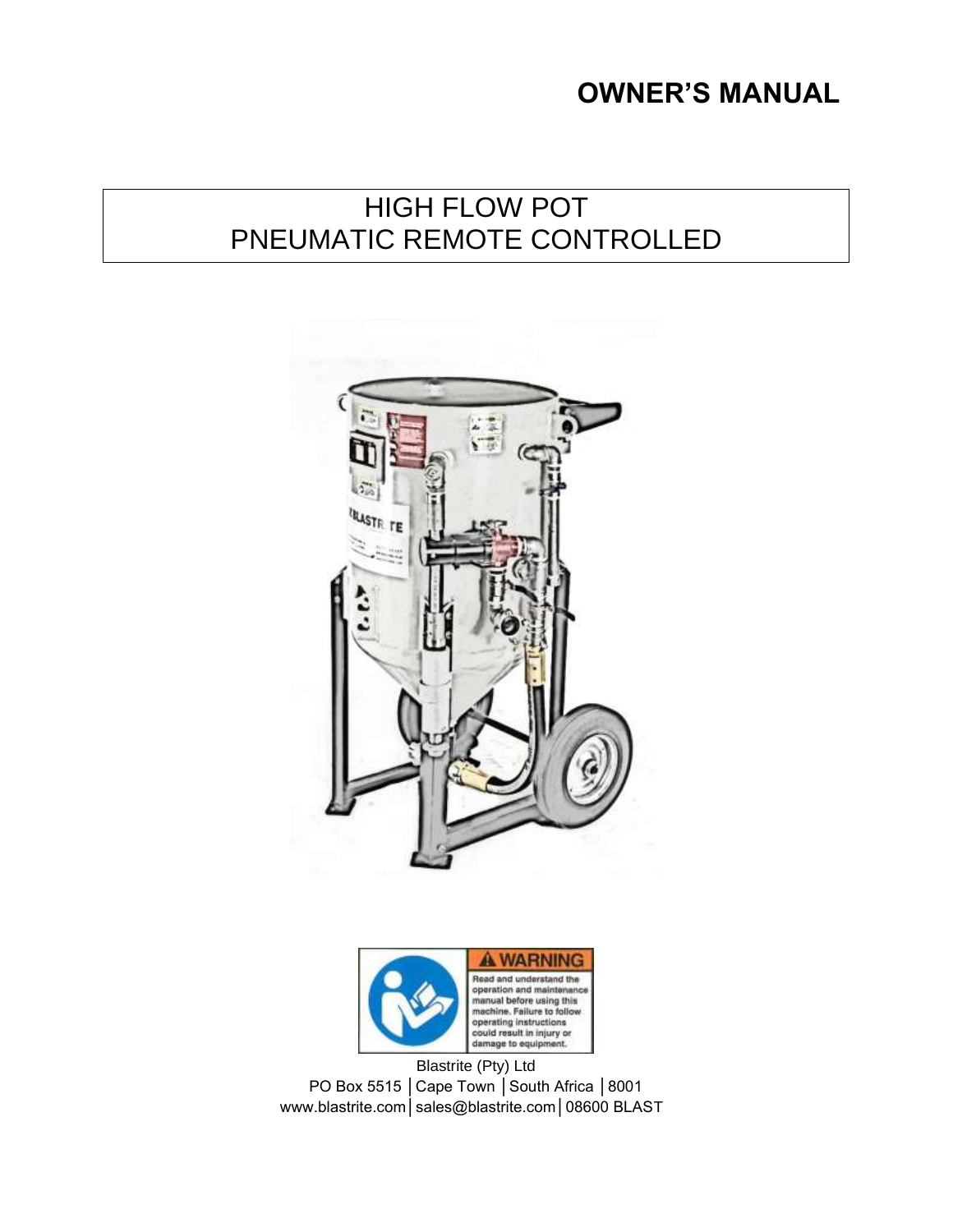# **WARNING**

- 1. Any person intending to operate this equipment or any person intending to be in the vicinity during its operation must receive proper training from his/her supervisor, employer and/or supplier.
- 2. Any person authorized to operate this equipment or any person intending to be in the vicinity during its operation and who is not capable of reading and understanding this manual must be fully trained regarding the *Rules for Safer Operation* and all operating procedures, and must be made aware of all the Dangers, Warnings, and Cautions identified herein. Consult Blastrite (Pty) Ltd.
- 3. Do not operate the Single Chamber Blast Pot (SCBP) before reading and completely understanding all the warnings, operating procedures and instructions, and the *Rules for Safer Operation* contained in this manual.
- 4. Do not operate the SCBP without following the *Rules for Safer Operation* and all the operating procedures and instructions. Failure to properly use pneumatic blasting equipment could result in serious injury or death.
- 5. Do not perform any maintenance on the SCBP while it is pressurized. Always depressurize the High Flow Pot pressure vessel before loading blasting media or performing any maintenance.
- 6. Do not use blasting media containing free silica. Silica can cause silicosis or other related respiratory damage. All operators must wear personal protective equipment for all blasting media blasting operations. Observe all applicable safety regulations.
- 7. Do not enter areas during abrasive blasting operations without PPE.
- 8. Do not repair or replace any portion of Blastrite equipment using components that are not Blastrite original factory replacement parts. Use of replacement components that are not Blastrite original factory replacement parts may result in equipment failure which can result in serious personal injury and in addition will void all warranties.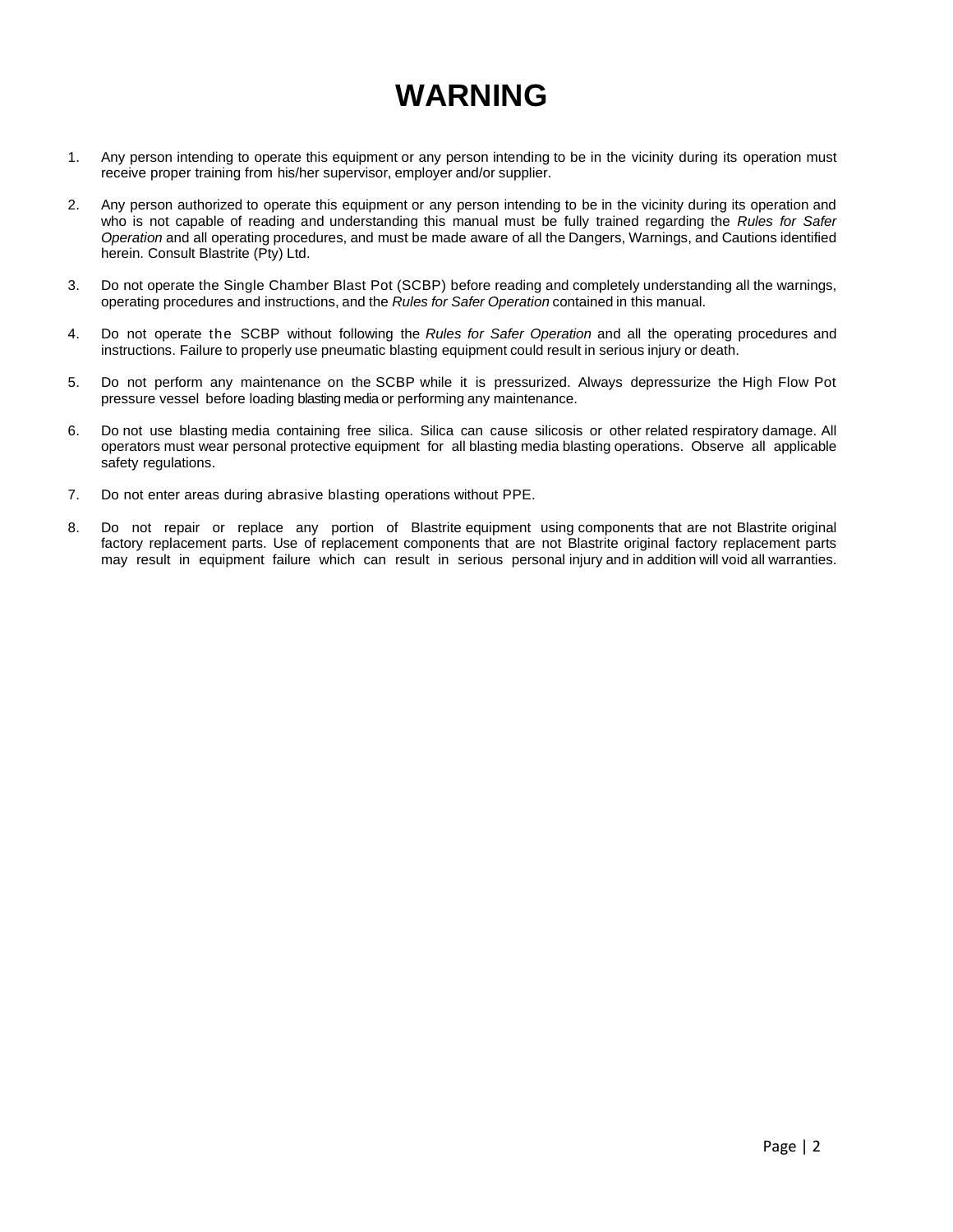#### **Instructions for use of Manual Sections**

Details in this manual outlines information needed to maintain and operate a single chamber blast pot. Ensure you have read this manual thoroughly before attempting to operate the unit.

The safety icon/symbols are there to make you aware of hazards and gives you guidelines of how to avoid them, this will not completely eliminate all potential danger. Follow all instructions meticulously and ensure caution is taken when using this machinery to lower the risk of injury.

| <b>DANGER</b>    | WHITE LETTERS with RED BACKGROUND<br>DANGER: Indicates an imminently hazardous situation that, if<br>not avoided, will result in serious injury or death in extreme<br>cases. This signal word is limited to the most extreme situations.              |
|------------------|--------------------------------------------------------------------------------------------------------------------------------------------------------------------------------------------------------------------------------------------------------|
| <b>A WARNING</b> | BLACK LETTERS with ORANGE BACKGROUND<br>WARNING: Indicates a potentially hazardous situation that, if not avoided, could<br>result in serious injury.                                                                                                  |
| <b>A CAUTION</b> | BLACK LETTERS with YELLOW BACKGROUND<br>CAUTION: Indicates a potentially hazardous situation that, if not avoided, may<br>result in minor or moderate injury. It may also be used to alert against unsafe<br>practices that may cause property damage. |

The terms below have been outlined to ensure you understand the manual. Familiarize yourself with these terms as they will be referred to throughout the manual.

| <b>Term</b>             | <b>Definition</b>                                                                                                                                                                                            |
|-------------------------|--------------------------------------------------------------------------------------------------------------------------------------------------------------------------------------------------------------|
| <b>Blast Pot</b>        | A fabricated pressure vessel (tank or reservoir) that is part of the SCBP which is filled with compressed air<br>and blasting media. (Also referred to as "pot or vessel").                                  |
| Single Chamber          | A blast pot with a uniform internal void similar to the external shape or form.                                                                                                                              |
| Pressurize              | To manually or automatically fill the SCBP pressure vessel with compressed air.                                                                                                                              |
| Depressurize            | To manually or automatically release all the compressed air from inside the SCBP pressure vessel.<br>(Also referred to as "blowdown".)                                                                       |
| Depressurized<br>System | A SCBP pressure vessel that is pressurized only when the deadman handle activates the abrasive blasting<br>operation. The SCBP automatically depressurizes when the deadman is released.                     |
| <b>Blowdown</b>         | To manually or automatically release all the compressed air from inside the SCBP pressure vessel.<br>(Also referred to as "depressurize".)                                                                   |
| Deadman                 | A manually operated valve or switch that allows remote starting and stopping of the blasting operation. Also<br>referred to as "deadman valve".                                                              |
| Popup                   | An air pressure operated valve that seals the SCBP pressure vessel blasting medias inlet at the top of the<br>pressure vessel.                                                                               |
| <b>Blasting Media</b>   | A granular substance which is suitable for abrasive blasting operation.                                                                                                                                      |
| Silica                  | The free silica compound found in many natural occurring abrasives and other substances. Breathing silica<br>dust can cause respiratory diseases such as silicosis. (Also referred to as crystalline silica) |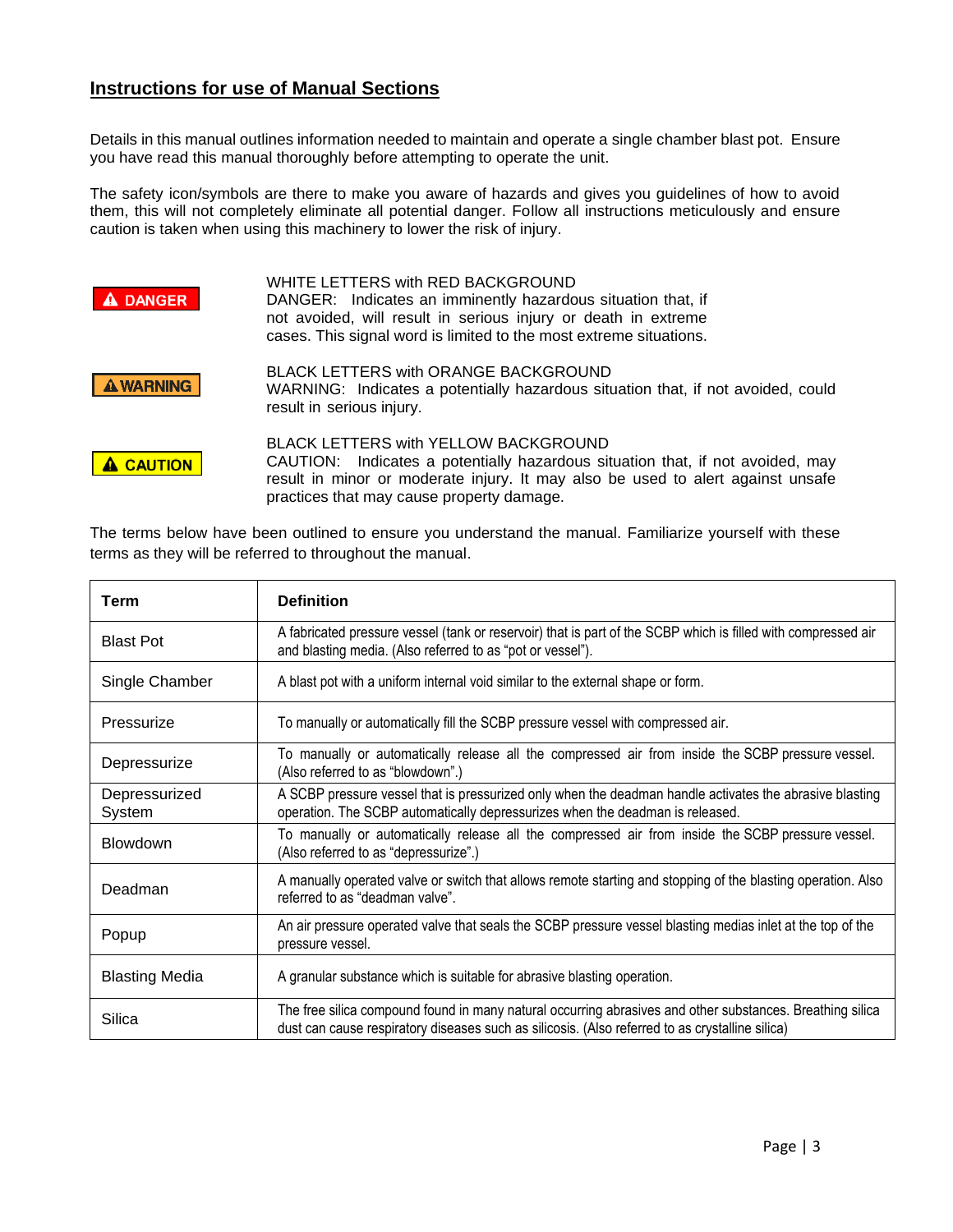#### **Warning Labels – Identification and Location**

Listed below are the warning decals and the corresponding hazards related to this equipment. Refer to Figure 1.1 – 1.4 for images of the warning decals. Refer to Figure 1.5, for the locations of these warning decals on the SCBP.

| Figure: | Qtv. | Description                                              | Hazard                                                                                                                                                                        |
|---------|------|----------------------------------------------------------|-------------------------------------------------------------------------------------------------------------------------------------------------------------------------------|
| 1.1     |      | "Warning"<br>Airborne particle and<br>loud noise hazard. | Airborne particles and loud noise from blowdown can cause injury<br>and loss of hearing. Wear approved eye and ear protection. See<br>Sections 1.8 and 3.4.                   |
| 1.2     |      | "Warning"<br>Pressurized vessel.                         | Propelled objects will cause serious injury or death. Depressurize<br>vessel prior to performing any maintenance. See Sections 1.15,<br>3.5 and 6.2.                          |
| 1.3     |      | "Warning"<br>Read manual before<br>using this machine.   | Read and understand operator's manual before using this<br>machine. Failure to follow operating instructions could result in<br>injury or damage to equipment. See Section 1. |
| 1.4     |      | "Warning"<br>Pinch point hazard.                         | Vessel pressurization will close popup. Closing popup can pinch<br>and crush. Keep hands and fingers away from popup.                                                         |





**Figure 1.3 – Warning Operating Manual Figure 1.4 – Warning Pinch Hazard**



**Figure 1.1 – Warning Airborne Particles Figure 1.2 – Warning Pressure Vessel**

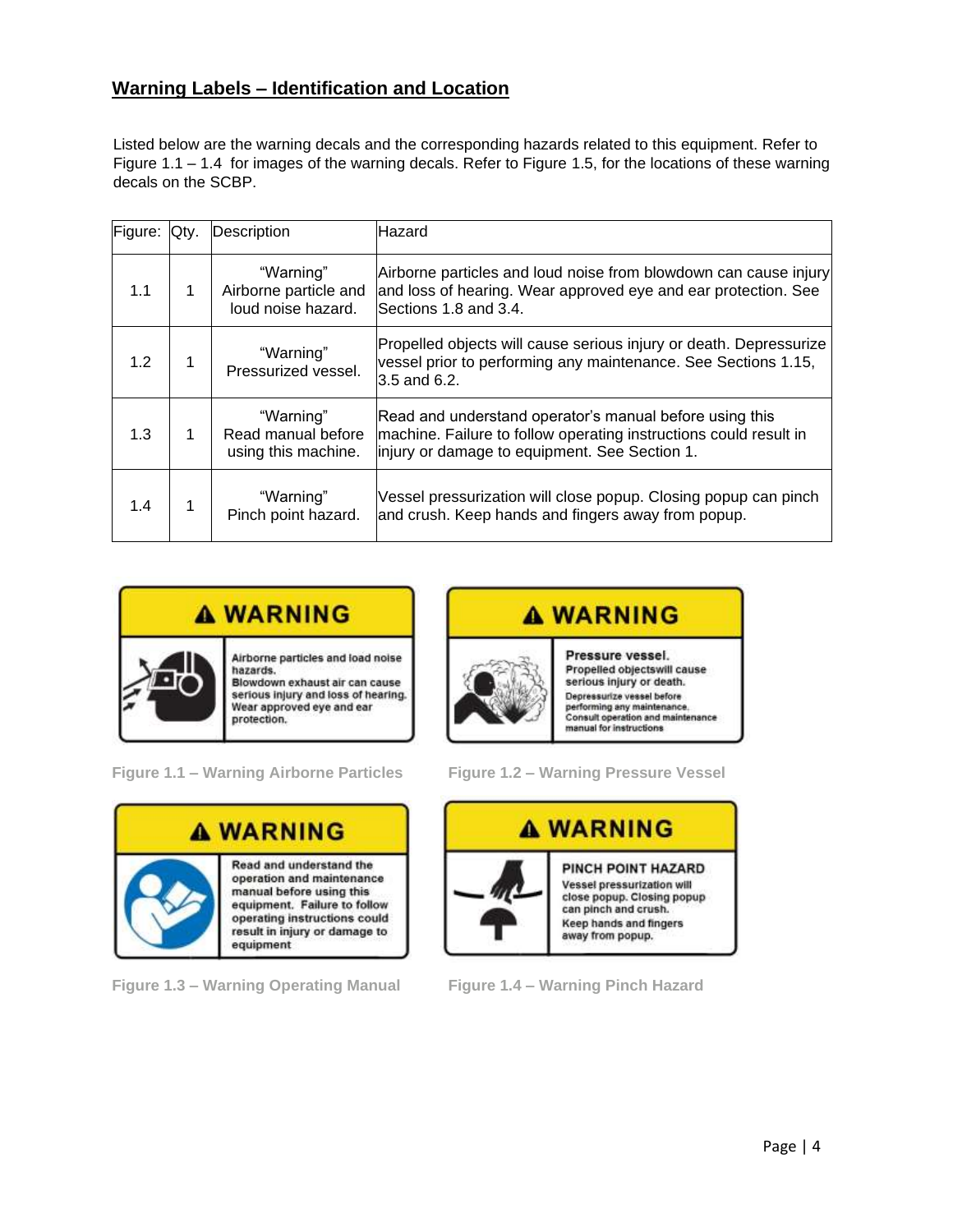

**Figure 1.5 – Warning Decal Placement**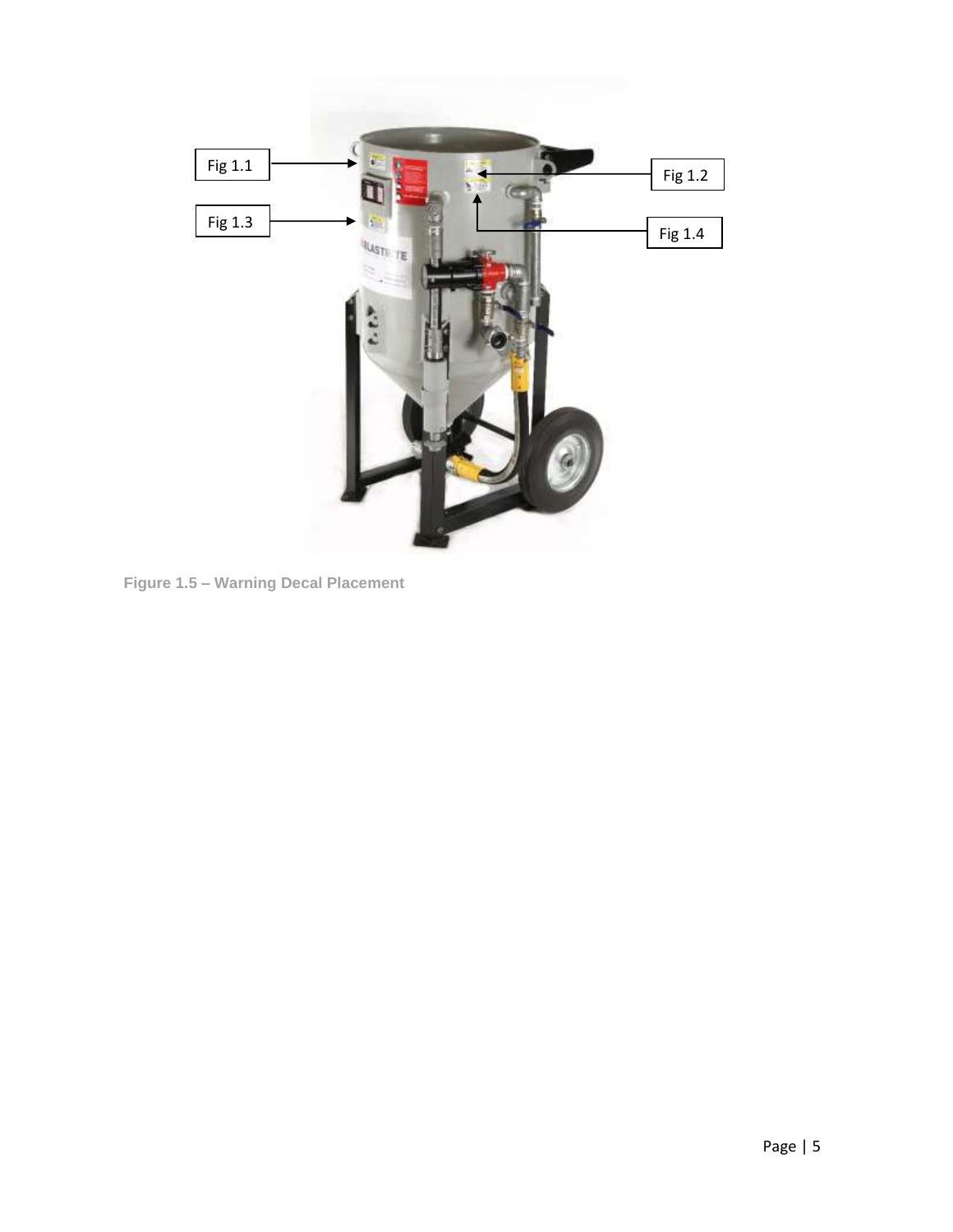## **Table of Contents**

| <b>Section</b> |                                                             | Page |
|----------------|-------------------------------------------------------------|------|
| 0.0            | Warning Decal Identification and Location                   | 4    |
| 1.0            | <b>Rules for Safer Operation</b>                            | 7    |
| 2.0            | Specifications and General Information                      | 11   |
| 3.0            | Installation Requirements and Personal Protective Equipment | 13   |
| 4.0            | Abrasive Blast System General Operation                     | 17   |
| 5.0            | <b>Remote Control System</b>                                | 18   |
| 6.0            | <b>Pre-operation Procedures</b>                             | 22   |
| 7.0            | <b>Operating Instructions</b>                               | 24   |
| 8.0            | Maintenance and Inspection Instructions                     | 27   |
| 9.0            | Troubleshooting                                             | 30   |
| 10.0           | Parts List                                                  | 31   |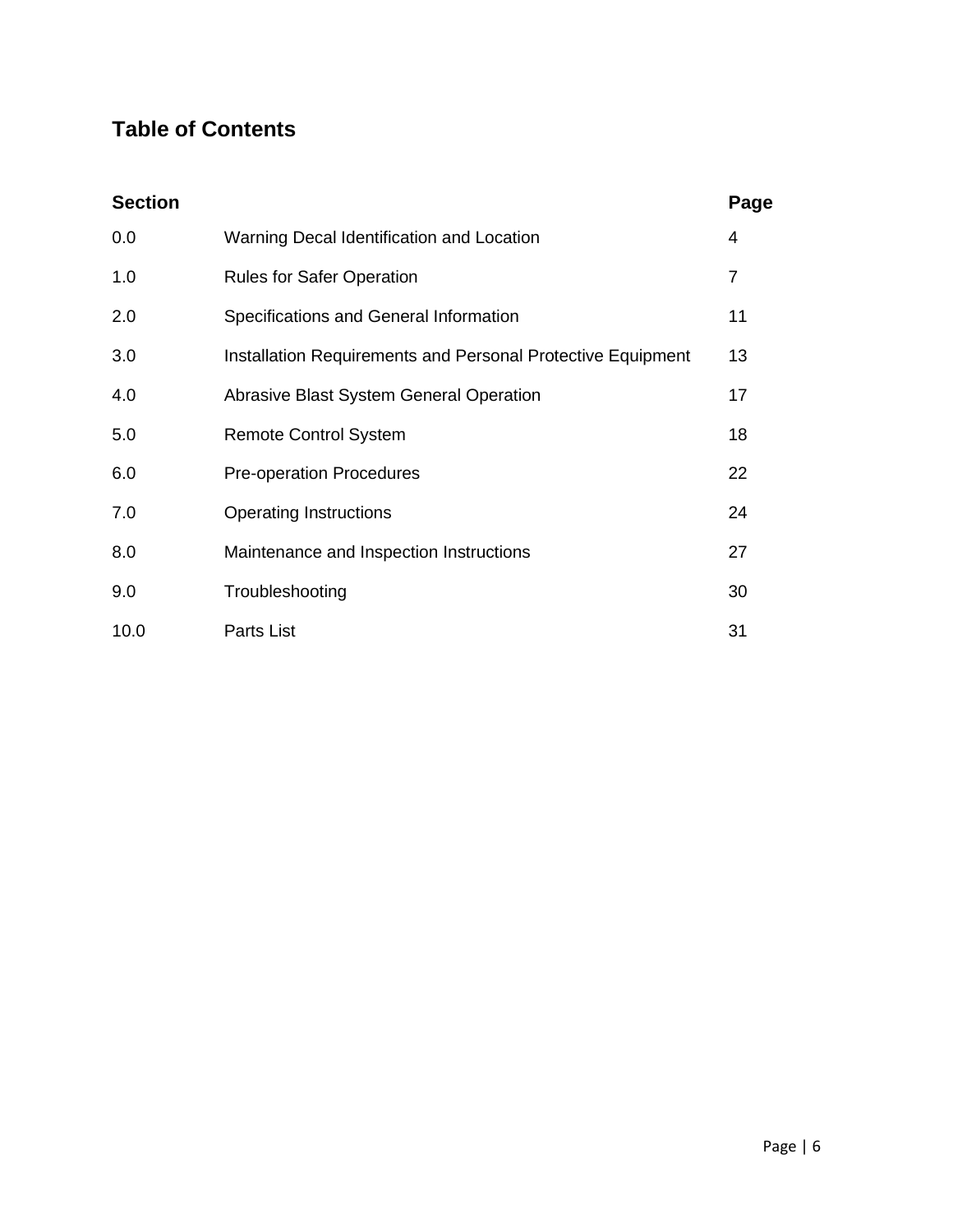#### **1. Rules for Safer Operation**

#### **1.1. GENERAL RULE FOR SAFER OPERATION:**

Blastrite Single Chamber Blast Pots (SCBP) have been designed to be safe when used in the proper manner. All blasting media are potentially dangerous if all safety precautions are not rigorously followed. Proper training is required before operation. Proper procedures must be followed. The SCBP and all components must be properly maintained. Failure to operate, service and maintain the SCBP as set forth in this manual may cause injury or even death to any person using, servicing or in the vicinity of blasting media blasting.

This manual identifies potential hazards by danger, warning, and caution symbols. However, all the rules, procedures and recommendations must be followed. Failure to operate properly is very likely to place persons and property at high risk of damage, injury or even death.



Blasting media, blasting machinery and the operation are potentially dangerous if all safety precautions are not followed. Failure to operate the SCBP without following all the rules for safer operation may result in serious injury or death to operating personnel or persons in the operating vicinity.

#### **1.2. KNOW YOUR EQUIPMENT:**

Do not operate this equipment in a manner other than its intended application, see Section 4. Do not operate this equipment or any other Blastrite equipment without following the *Rules for Safer Operation* and all the operating procedures and instructions. Learn the applications and limitations as well as the specific potential hazards related to this machine. Failure to do so could result in serious injury or death.

#### **1.3. RECEIVE PROPER TRAINING:**

Do not operate this equipment unless you have received operational and maintenance training. Begin by thoroughly reading and understanding this operation and maintenance manual and all included information. Consult an authorized Blastrite representative.

#### **1.4. PROTECT YOUR FEET:**

Do not operate this equipment without wearing approved foot protection. Observe all applicable safety regulations.

#### **1.5. PROTECT YOUR EYES:**

Do not operate this equipment without wearing approved safety glasses or air fed blast helmet. Observe all applicable safety regulations.



When filling the SCBP and during the abrasive blasting operation, blasting media can, in extreme conditions, be blown in the face and eyes of operators. All operators and personnel in the vicinity must wear approved safety glasses during the operation of this equipment.

#### **1.6. PROTECT YOUR LUNGS:**

Do Not operate this equipment without wearing approved respiratory protection as per SANS 54594:2006 / EN 14594:2005 Class 4B.

Abrasive blasting produces dust contaminated with toxic substances from the the coating being removed, and the object being blasted. This dust may contain silica which can cause severe and permanent lung damage, cancer, and other serious diseases. Do Not breathe the dust. Do Not rely on your sight or smell to determine if dust is in the air. Silica and other toxic substances may be in the air without a visible dust cloud. If air-monitoring equipment for silica is not provided at the worksite, then all personnel MUST wear appropriate respiratory protection when using or servicing this equipment. Breathing air supplied to respirators must be of acceptable quality.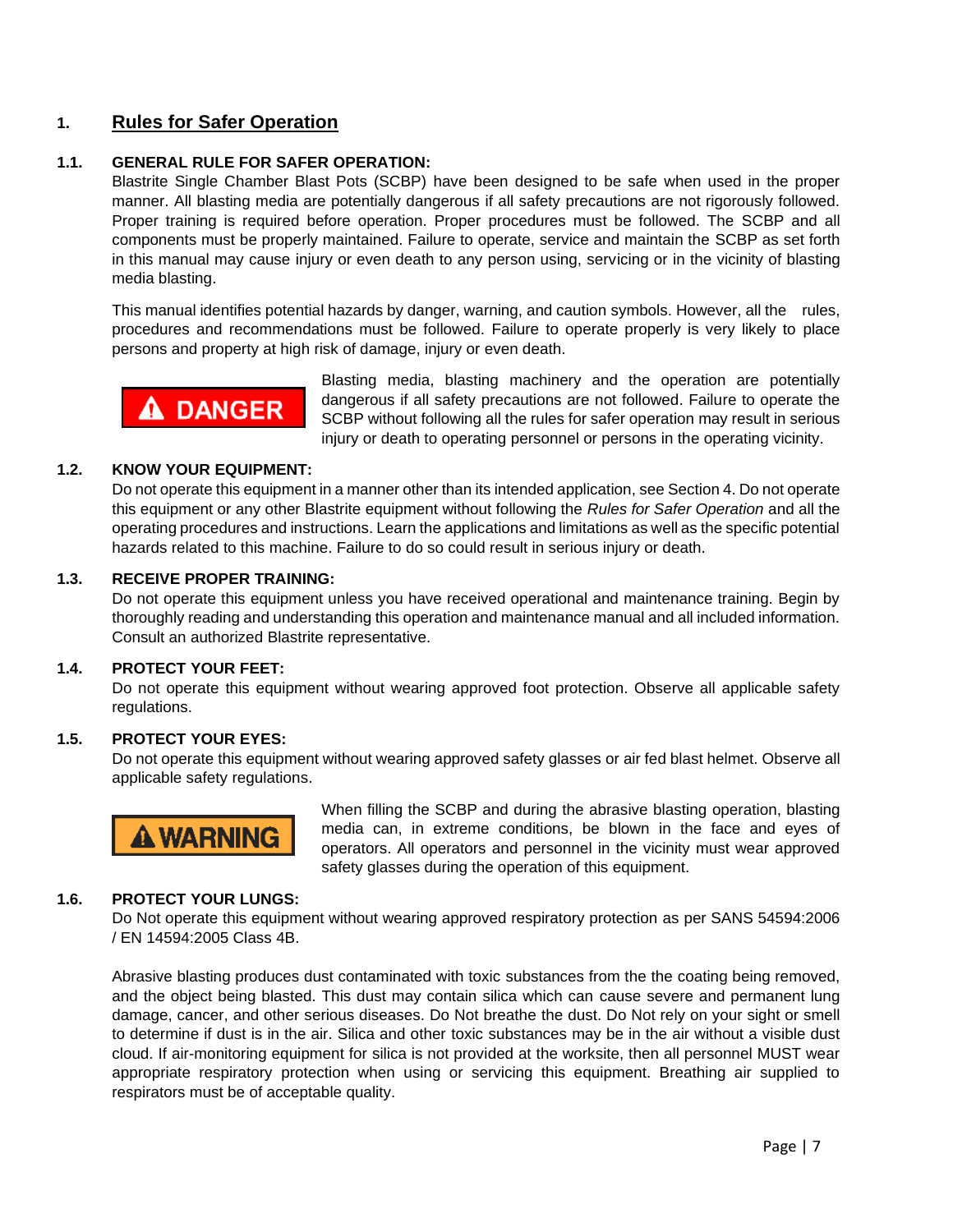#### **1.7. BREATHING AIR QUALITY:**

Do Not use breathing air that does not meet OSHA standards. Use extreme caution when selecting a source of breathing air. Breathing air provided by an oil-lubricated air compressor can contain carbon monoxide; therefore, a carbon monoxide detector is required.

#### **1.8. PROTECT YOUR HEARING:**

Do Not operate this equipment without wearing OSHA approved hearing protection. Observe all applicable safety regulations.

#### **1.9. STAY ALERT, DO NOT USE DRUGS, ALCOHOL, or MEDICATION:**

Do not operate this equipment while under the influence of drugs, alcohol, or any medication.

#### **1.10. PROTECT BYSTANDERS:**

Control personnel entering the vicinity of the blasting media blasting. No entry if the appropriate PPE is not worn.

#### **1.11. KEEP CHILDREN AND VISITORS AWAY:**

Do not allow non-operating personnel to be in contact with this equipment or the connecting hoses and cords.

#### **1.12. AVOID DANGEROUS ENVIRONMENTS:**

Do not operate this equipment without familiarizing yourself with the surrounding environment. A stand-by watch person may be necessary to protect against injury to personnel.

#### **1.13. ELECTRICALLY GROUND EQUIPMENT:**

Static electricity is generated by the blasting media flow through the hose. To minimize chance of static electrical shock to operating personnel only use static dissipating hose and install a grounding strap on the unit.

#### **1.14. MAINTAIN VESSEL INTEGRITY:**

Do not operate this equipment with the pressure vessel damaged, or with any part of it worn or damaged. Do not operate this equipment in a condition that may cause failure of the pressure vessel. See sections 1.15 through 1.25 below.

**A DANGER** 

An SCBP is mainly a pressurized vessel. Alterations, damage, or misuse of the pressure vessel can result in rupturing. Damaged or incorrect components used on the SCBP can result in rupturing. The compressed air inside a pressurized vessel contains a dangerously high level of energy which can propel objects and cause serious injury or death.

#### **1.15. NEVER OPERATE OVER MAXIMUM OPERATING PRESSURE:**

Do not operate this equipment above maximum allowable operating pressure: 9 bar. Do not operate this equipment above maximum allowable operating temperature: 60°C. See nameplate, Section 2.2, attached to the vessel.

#### **1.16. INSTALL PRESSURE RELIEF DEVICE:**

Do not operate this equipment without a pressure relief device in place. SANS 347:2012 requires that all vessels be equipped with pressure relief devices prior to installation. The pressure relief device must be set at the maximum allowable working pressure of the SCBP. See the nameplate attached to the vessel.

#### **1.17. NEVER OPERATE BEYOND ALLOWABLE TEMPERATURE RANGE:**

Do not operate this equipment above the maximum allowable temperature at the allowable pressure or below the minimum design temperature shown on the pressure vessel nameplate, see Section 2.2. The characteristics of the pressure vessel metal are weakened when the temperature is outside the operating range. Operating the pressure vessel outside of allowable temperature range can result in rupturing and cause serious injury or death.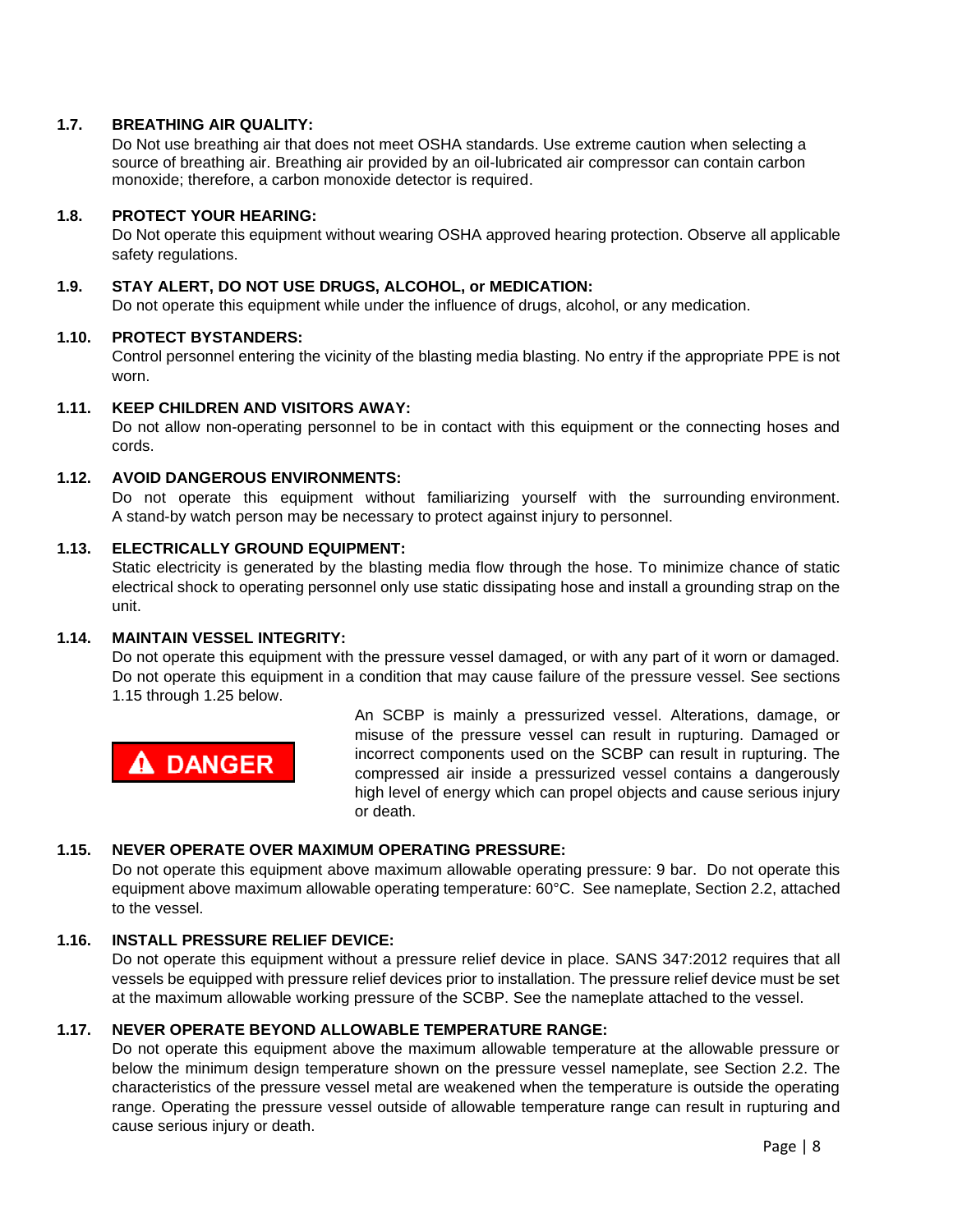#### **1.18. NAMEPLATE REQUIRED:**

Do not operate this equipment if the pressure vessel nameplate is missing. Contact Blastrite for technical support.

#### **1.19. DO NOT MODIFY VESSEL:**

Do not modify or alter any blasting equipment, accessories or controls thereof without written consent from Blastrite. Do not weld, grind, or sand the pressure vessel. It will not be safe to operate. Non-authorized modifications could lead to serious injury or death. Non-authorized modifications will void the warranty and may void the integrity.

#### **1.20. DO NOT HAMMER ON VESSEL:**

Do not hammer on or strike any part of the pressure vessel. Hammering on the pressure vessel can create cracks and cause rupturing.

#### **1.21. FIRE DAMAGE NOTICE:**

Do not operate if the pressure vessel has been damaged by fire. If damaged, take out of service immediately and have it inspected and/or repaired by a qualified facility.

#### **1.22. INSPECT VESSEL REGULARLY:**

Do not operate this equipment with damage to the pressure vessel. It is not safe. Inspect outside and inside of the pressure vessel regularly for corrosion or damage (i.e. dents, gouges or bulges). If damaged, take out of service immediately and have it inspected and/or repaired by a qualified facility.

#### **1.23. CHECK FOR LEAKS IN VESSEL:**

Do not operate this equipment if there is a leak in the pressure vessel. If leaking, take out of service immediately and have it inspected and/or repaired by a qualified facility.

#### **1.24. NEVER MODIFY BLOWDOWN:**

Do not connect the blowdown on this equipment onto a common header with any other unit of any description, or any other source of compressed air, without first making sure a check valve is used between the header and this unit. Do not install this equipment sharing piping with another unit of higher discharge pressure and capacity. A safety hazard could occur in the form of a back-flow condition.

#### **1.25. DEPRESSURIZE VESSEL BEFORE PERFORMING MAINTENANCE:**

Do not remove, repair, or replace any item on this equipment while it is pressurized. Do not attempt to perform maintenance or loading blasting media while this equipment is pressurized or is even capable of being pressurized. This means the inlet ball valve should be closed and the air supply should be shut off or disconnected. Anytime the manual blowdown valve is closed it should be assumed that the SCBP pressure vessel is pressurized.

# $\mathbf A$  DANGER

A SCBP is mainly a Pressurized Vessel. The compressed air inside a pressurized vessel contains a dangerously high level of energy which can propel objects and cause serious injury or death. Depressurize vessel before performing any maintenance.

#### **1.26. ALWAYS USE REMOTE CONTROLS:**

Regulations require remote controls on all SCBP systems. All blasting units must be equipped with automatic (deadman) type remote controls. Failure to use remote controls can cause serious injury or death to the operator(s) or other personnel in the blasting area.

#### **1.27. CHECK FOR DAMAGED PARTS:**

Do not use this equipment with damaged components. Damaged components can fail during operation and result in serious injury or death to operating personnel. Periodically check all valves, hoses, and fittings to see that they are in good condition. Repair any component that shows any sign of wear or leakage. See Section 8.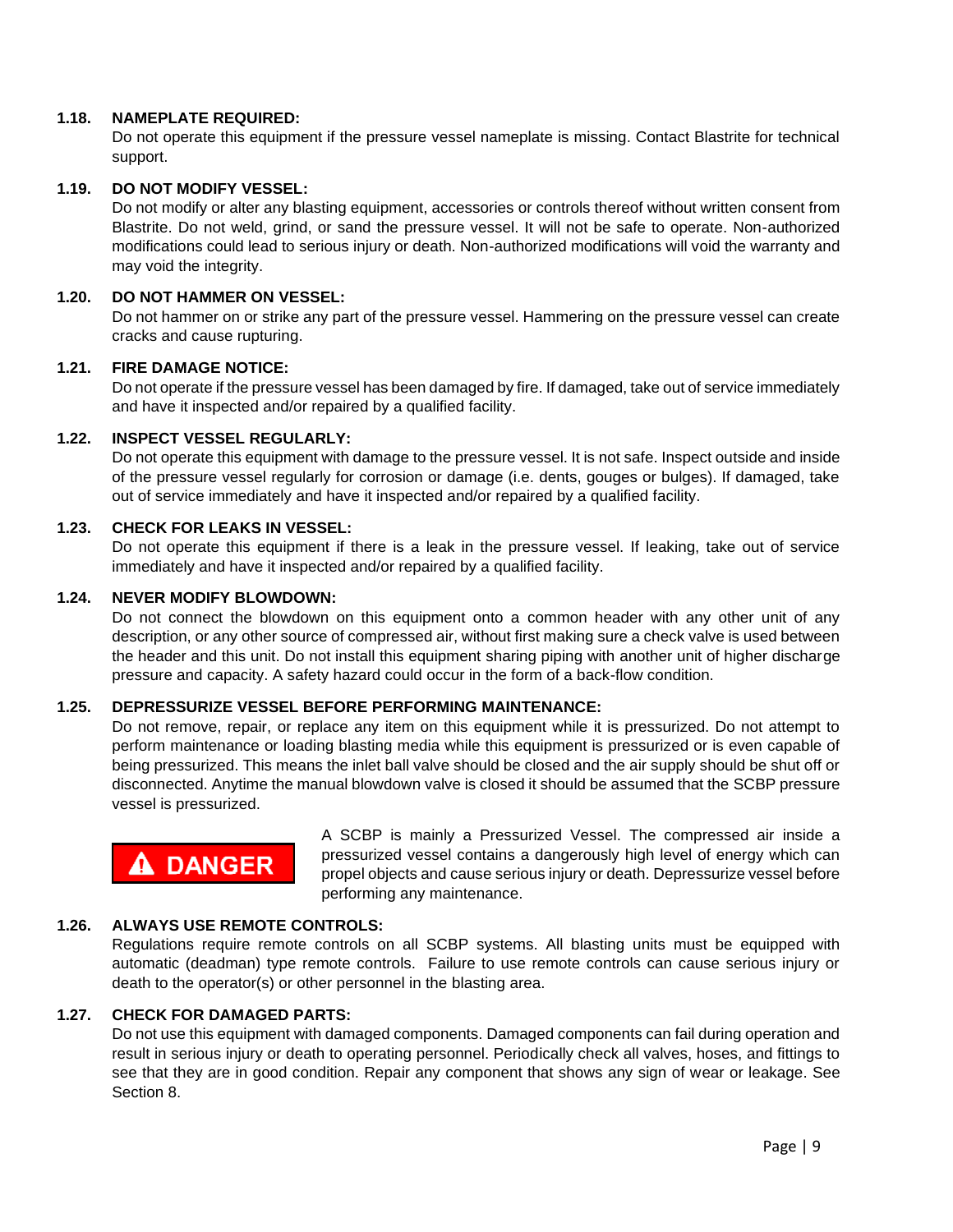#### **1.28. ALWAYS USE SAFETY WHIPCHECKS ON HOSE COUPLING CONNECTIONS:**

Do not use this equipment without hose coupling safety whipchecks in place and hose whip checks installed on all air and blasting media blasting hoses. All blasting media blasting hose couplings and air hose couplings have pin holes that must be safety pinned to protect against accidental disconnections. Accidental hose disconnection can cause serious injury or death.

#### **1.29. ALWAYS USE CORRECT REPLACEMENT PARTS AND ACCESSORIES:**

Do not use replacement parts or accessories that are not rated for pressures equal to or higher than the SCBP pressure vessel max operating pressure. Improper hoses and/or fittings used on, or connected to the SCBP can rupture and cause serious injury or death.

Do not use replacement parts that are not Blastrite original replacement parts. Non- original parts may not fit properly and can cause equipment damage and/or failure which can result in serious injury to operating personnel. Consult Blastrite.



Use of replacement components that are not Blastrite original replacement parts may result in equipment failure which can result in serious injury to operating personnel.

#### **1.30. ALWAYS USE CORRECT PRESSURE RATED ACCESSORIES:**

Do not use air reservoirs or moisture separator tanks that are not rated for use in compressed air applications.



An air reservoir or moisture separator tank is a Pressurized Vessel. The compressed air inside a pressurized vessel contains a dangerously high level of energy which can explode propelling objects and result in serious injury or death to operating personnel.

#### **1.31. NEVER AIM BLAST NOZZLE TOWARDS ANY PERSON:**

Do not aim the filling spout towards yourself or any person. System malfunction can cause accidental start up and result in injury to personnel.

#### **1.32. NEVER USE BLASTING MEDIA NOT INTENDED FOR ABRASIVE BLASTING EQUIPMENT:**

Do not use blasting media containing free silica. Silica can cause silicosis or other related respiratory damage. Verify that the blasting media is intended for use in blasting media blasting equipment. Personal protective equipment, including dust masks, must be used for all blasting media blasting operations. Observe all applicable safety regulations.

#### **1.33. STOP OPERATION IMMEDIATELY IF ANY ABNORMALITY IS DETECTED:**

Do not operate this equipment if anything abnormal is seen during operation. Stop operation immediately for inspection.

#### **1.34. DO NOT OVERLOAD THE LIFT EYES:**

Do not load the lifting eyes above the rated capacity. Do not lift the vessel by any point other than the lifting eyes or designated lift points. Do not lift the vessel while it is pressurized.

#### **1.35. DO NOT TRANSPORT BLAST EQUIPMENT LOADED WITH BLASTING MEDIA:**

Do not attempt to roll the portable SCBP with blasting media inside. The additional weight of the blasting media can cause loss of control of the unit while moving which can result in injury to operating personnel.

#### **1.36. MAINTAIN WARNING DECALS:**

Do not remove, cover, obstruct, or paint over any warnings, cautions, or instructional material attached. Warning decals must be installed, maintained, and located to be visible and with enough light for legibility.

#### **1.37. SAVE THIS OPERATION AND MAINTENANCE MANUAL:**

Refer to this operation and maintenance manual as needed as well as any additional information included from other manufacturers. Never permit anyone to operate this equipment without having him/her first read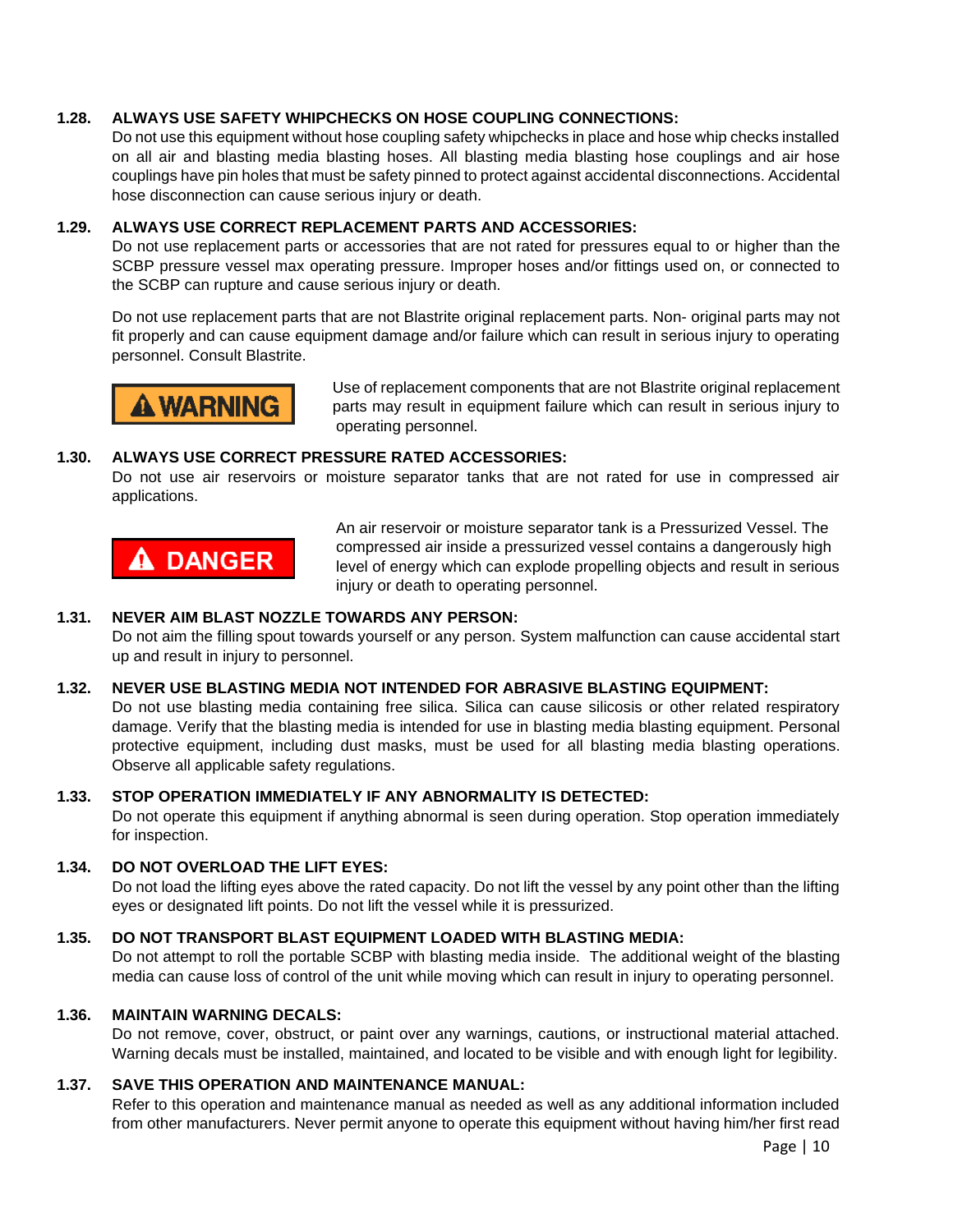this manual and receive proper training. Make this manual readily available to all operating and maintenance personnel. If the manual becomes lost or illegible replace it immediately. This operation and maintenance manual should be read periodically to maintain the highest skill level; it may prevent a serious accident.

#### **2. Specifications and General Information**

#### **2.1. NOTES TO OWNERS**

- 2.1.1. Verify that the deadman, signal lines , and the operation and maintenance manual are included with the SCBP when it is received.
- 2.1.2. This equipment is intended for knowledgeable and experienced users. No person or persons should be allowed to operate this equipment without first receiving proper training in blasting media blasting operation and use of this equipment.
- 2.1.3. Immediately notify Blastrite of any instances of use of this equipment in any manner other than the intended application.
- 2.1.4. Only qualified personnel should load and unload this equipment for shipping. Slings or other lifting devices must only be attached to the designated lifting points. See the lifting diagram shown in Section 2.5.
- 2.1.5. For further information on options and accessories available for Blastrite SCBP contact us:

Blastrite (Pty) Ltd, 14 Park Lane Crescent, Century City, 7441 [www.blastrite.com](http://www.blastrite.com/) [sales@blastrite.com](mailto:sales@blastrite.com) 08600 BLAST

#### **2.2. SCBP NAMEPLATE**

| <b>Z</b> Blastrite            |                                         | E-mail                                 | sales@blastrite.com<br>www.blastrite.com |
|-------------------------------|-----------------------------------------|----------------------------------------|------------------------------------------|
| CODE OF<br><b>MANUFACTURE</b> | - AIR RECEIVER -<br>PD 5500: 2012 CAT 3 | <b>CAPACITY</b>                        | m                                        |
| <b>SERIAL No</b>              |                                         | <b>MAX. DESIGN TEMP</b>                | ۹C                                       |
| OPERATING PRESSURE            | ld <sup>3</sup> a                       | MIN. DESIGN TEMP                       | ۹Ċ                                       |
| <b>DESIGN PRESSURE</b>        | kPa                                     | DATE OF TEST                           |                                          |
| <b>TEST PRESSURE</b>          | id <sup>2</sup> a                       | YEAR OF MAN                            |                                          |
| COUNTRY<br>OF ORIGIN          | <b>RSA</b>                              | <b>CORR. ALLOWANCE</b>                 | 加加                                       |
| SANS 347 HAZARD<br>CATEGORY   | Ш                                       | <b>RADIOGRAPHY</b><br>A.I.A. UNIQUE No | N/A                                      |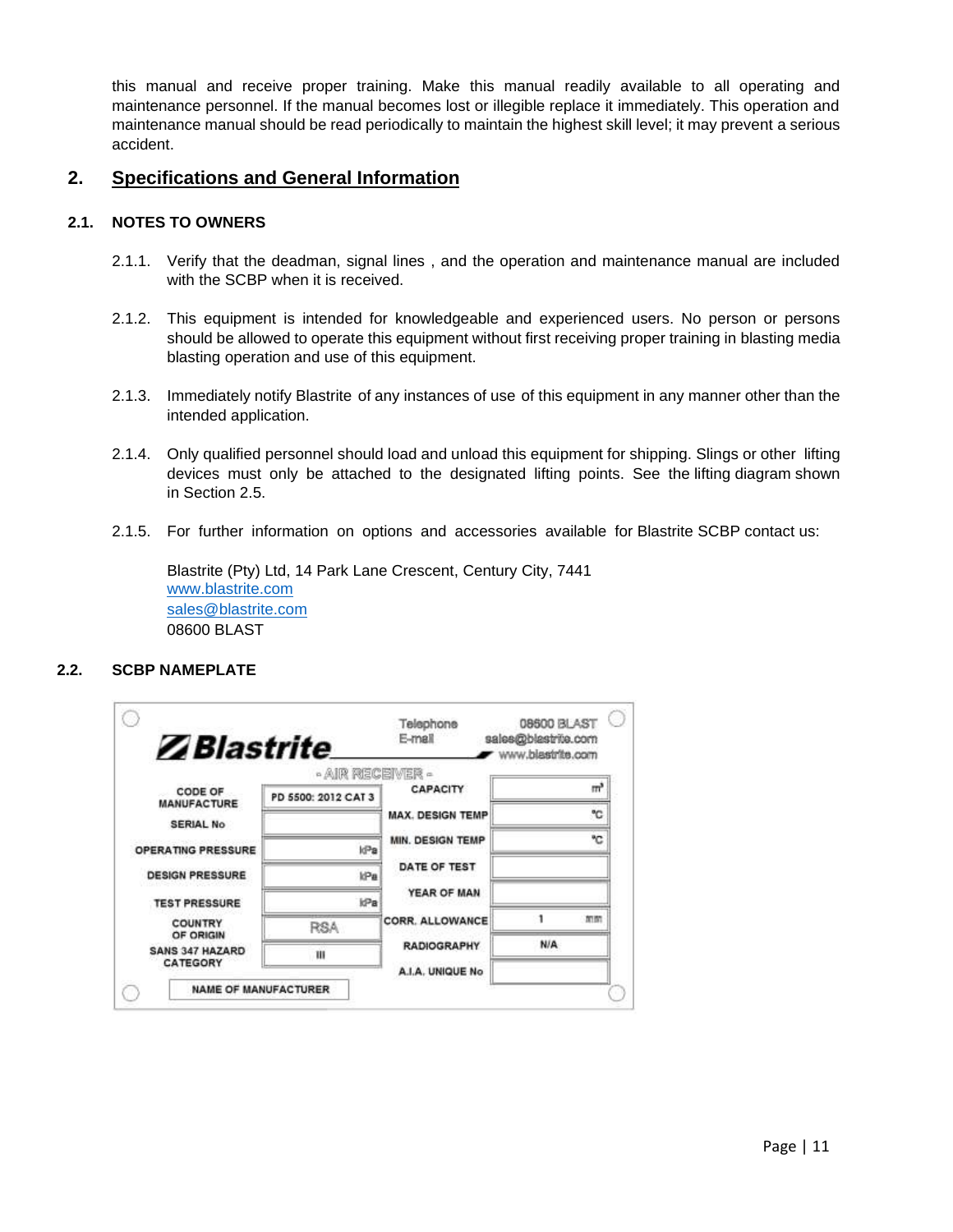#### **2.3. VESSEL INFORMATION**

- 2.3.1. All pressure vessels used in Blastrite blasting media blasting are manufactured in strict accordance with the provisions of SANS 347.
- 2.3.2. In order to maintain the high level of quality and quality control used in the manufacture of this vessel, it is required that any and all welded repairs to this vessel be performed by a repair facility registered to repair pressure vessels.

#### **2.4. NOTES**



#### **2.5. SCBP LIFTING DIAGRAM**



A SCBP is mainly a Pressurized Vessel. The compressed air inside a pressurized vessel contains a dangerously high level of energy which can propel objects and cause serious injury or death. Depressurize vessel and empty of blasting media before lifting, moving, or transporting.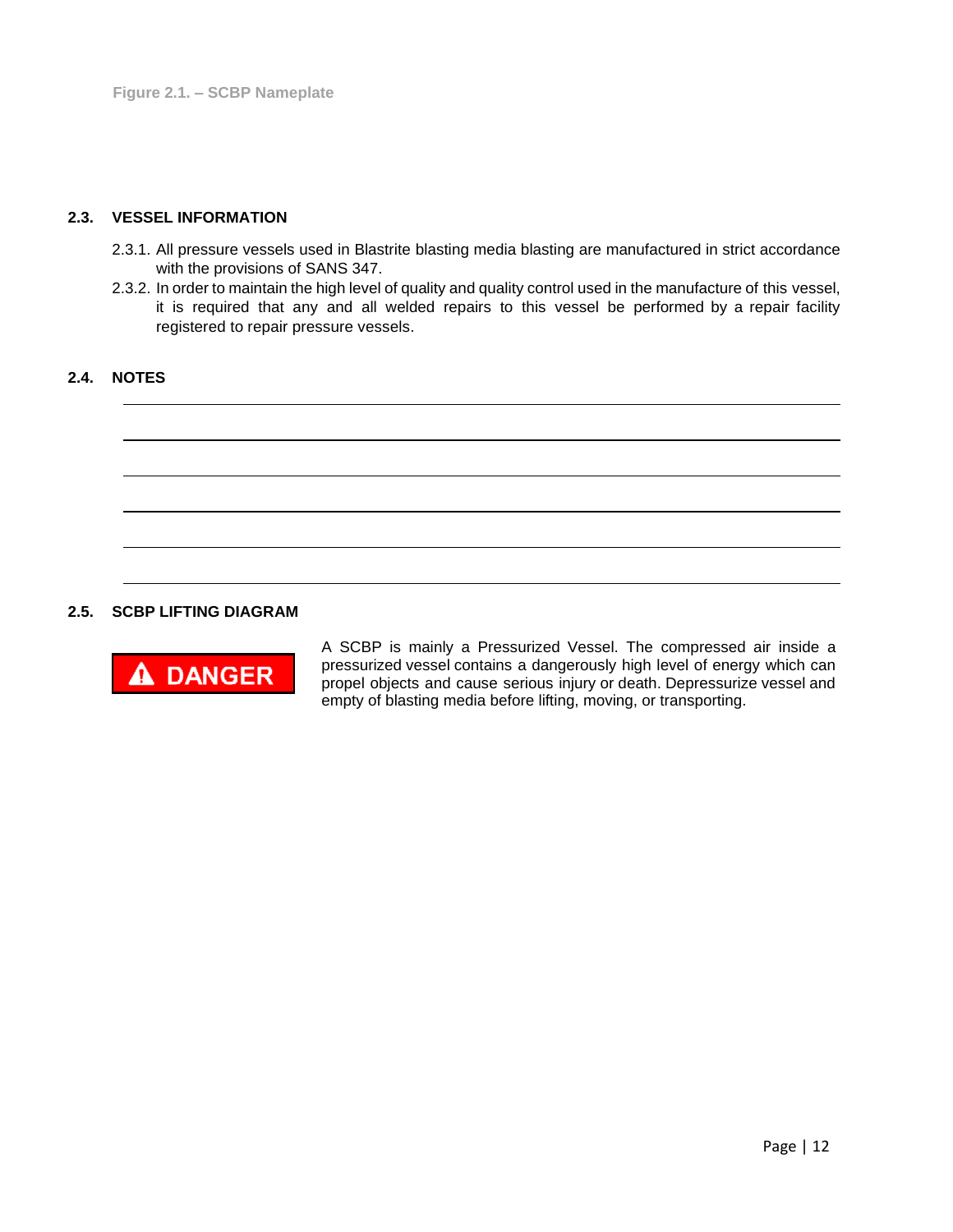

#### **NOTE: EMPTY LIFT ONLY. DO NOT LIFT WITH BLASTING MEDIA**

**Figure 2.2 – SCBP Lifting Diagram**

#### **3. Installation Requirements and Personnel Protective Equipment**

Carefully read and follow all the recommendations regarding the SCBP system installation requirements. Improper installation can result in equipment malfunction and significant lost time expenses. Consult an authorized Blastrite representative

#### **3.1. SCBP SYSTEM INSTALLATION**

*Portable units:* Units equipped with handles and wheels are portable and can be rolled to locations where abrasive blasting operations are performed. Locate the unit to allow accessibility to the hand hole and for ease of blasting media filling. Pay close attention to objects that may be in the path of the pressure vessel exhaust air (depressurization).

#### **3.2. COMPRESSED AIR REQUIREMENTS**

The blast nozzle size and blast pressure determine the compressed air requirements. Available air flow capacity and/or air compressor size must be considered before selecting the blast nozzle size. An air source dedicated to the abrasive blast system is preferred to reduce system pressure drops and back flow of air. If an existing air compressor will be used or a limited air supply is available, then the blast nozzle must be selected based on these conditions. Be aware that as the blast nozzle wears the air demand will increase. See Table 1 in Section 3.7, for air consumption by nozzle size at 7 bar.

#### **3.3. COMPRESSED AIR QUALITY**

Air quality is crucial to the operation of a SCBP pressure vessel. Moisture and contaminants can cause components to malfunction. Moisture condensation in a SCBP system causes blasting media flow problems. Condensation occurs when the hot vapor-filled compressed air cools as it reaches the SCBP pressure vessel. Water droplets formed during condensation can be absorbed by the blasting media in the SCBP pressure vessel which can cause erratic flow to the blasting media valve. Therefore, a moisture removal device installed for the system air supply is recommended (i.e. Coalescing moisture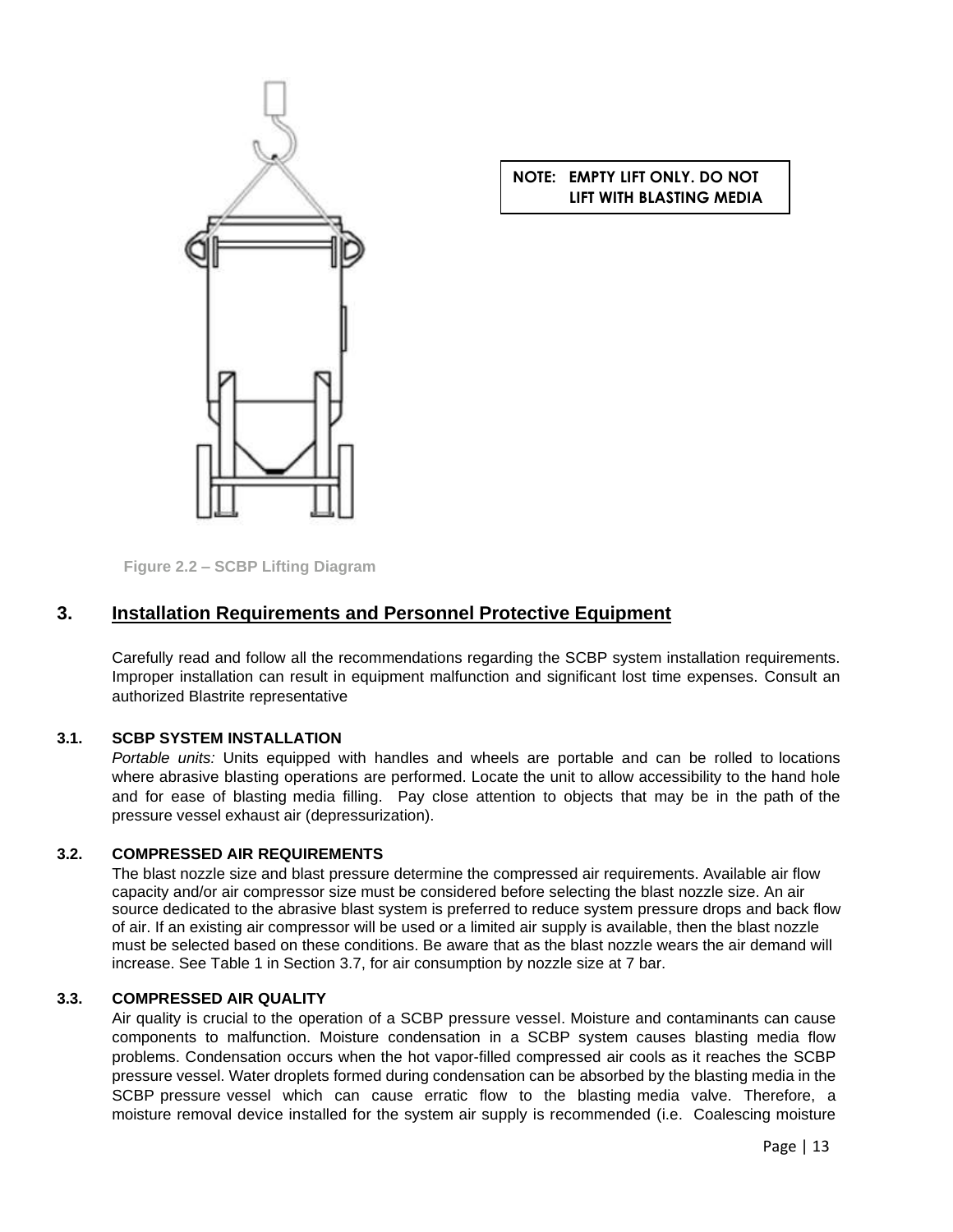separator, air-cooled aftercooler or deliquescent dryer).

#### **3.4. PERSONAL PROTECTIVE EQUIPMENT – PPE**

Blasting media has many hazards that may cause injuries to operators. To protect operators from injury each must be supplied with, and required to use Personal Protective Equipment (PPE). The employer is required to assess the workplace to determine what PPE is necessary and supplied to each operator. Figure 3.1 below identifies the minimum personal protective equipment required for each abrasive blasting operator. All PPE clothing and equipment should be selected for safe design and quality of construction. Select each for proper fit and for comfort which will encourage operator use.



**Figure 3.1 - Personal Protective Equipment**

#### **3.5. PRESSURE RELIEF VALVE INSTALLATION**

Do not operate this equipment without a pressure relief device installed to protect the SCBP pressure vessel from over-pressurization.

Local regulations set the specifications for pressure relief valves; therefore, it is the responsibility of the owner of the SCBP to install a pressure relief valve that meets all applicable regulations. The main pressure relief device must be set at the maximum allowable working pressure of the SCBP pressure vessel. See the vessel nameplates attached to the pressure vessel**.** The working pressure relief valve is installed to control the maximum safe working pressure for blasting media blasting.

pressurization of the SCBP pressure vessel.



*Rupture Hazard:* Operating the SCBP above the maximum allowable working pressure can result in rupturing the SCBP pressure vessel. Install an air pressure relief valve to protect against over

Airborne particles and loud noise hazards from relief valve exhaust air can cause serious injury and loss of hearing. Wear approved eye and ear protection. Stay clear of exhaust air path. DO NOT place hands or other body parts in the exhaust air path. Make sure no personnel are in the exhaust air path. Direct the relief valve exhaust away from work area.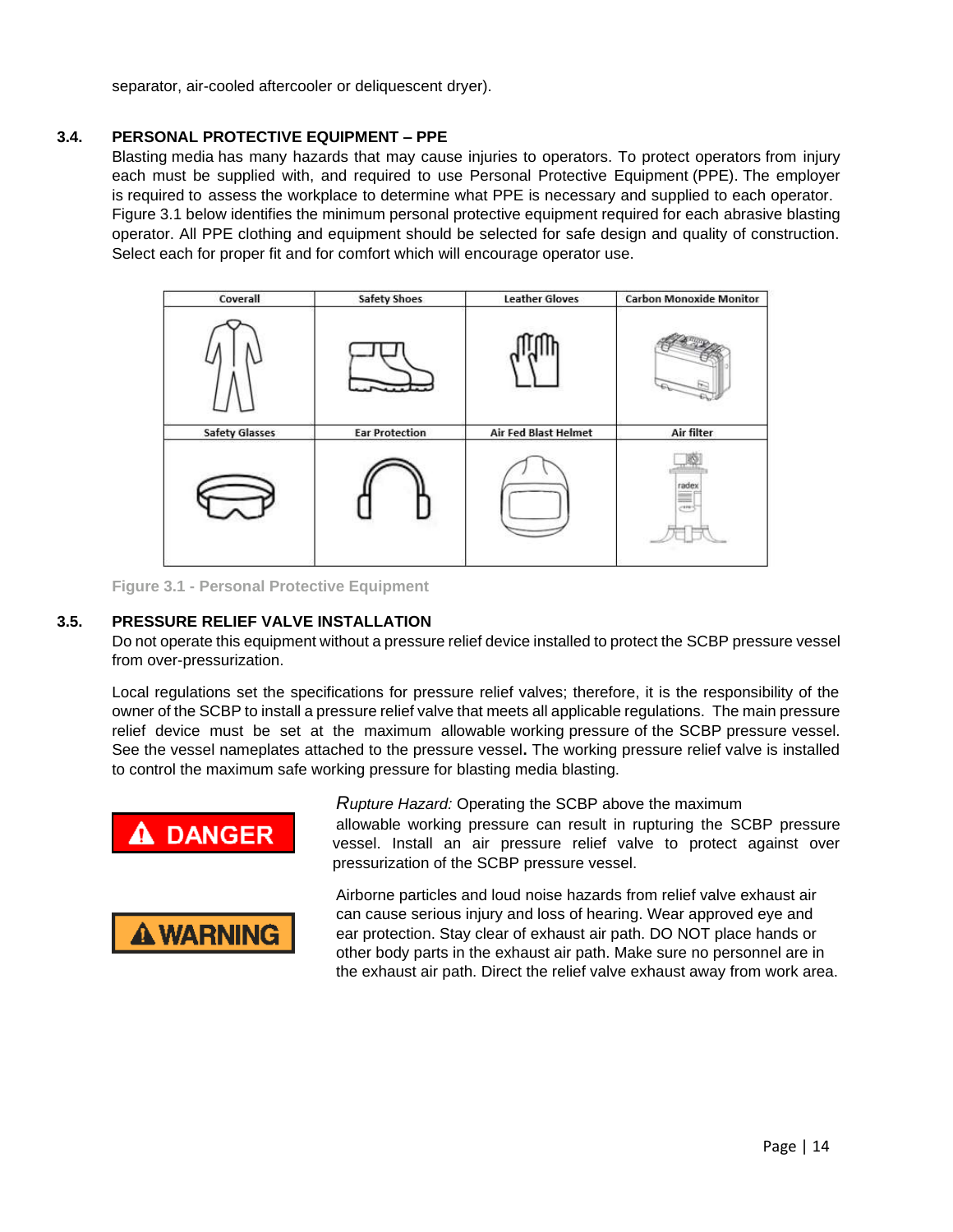

**Figure 3.2 – Location of Air Pressure Relief Valves**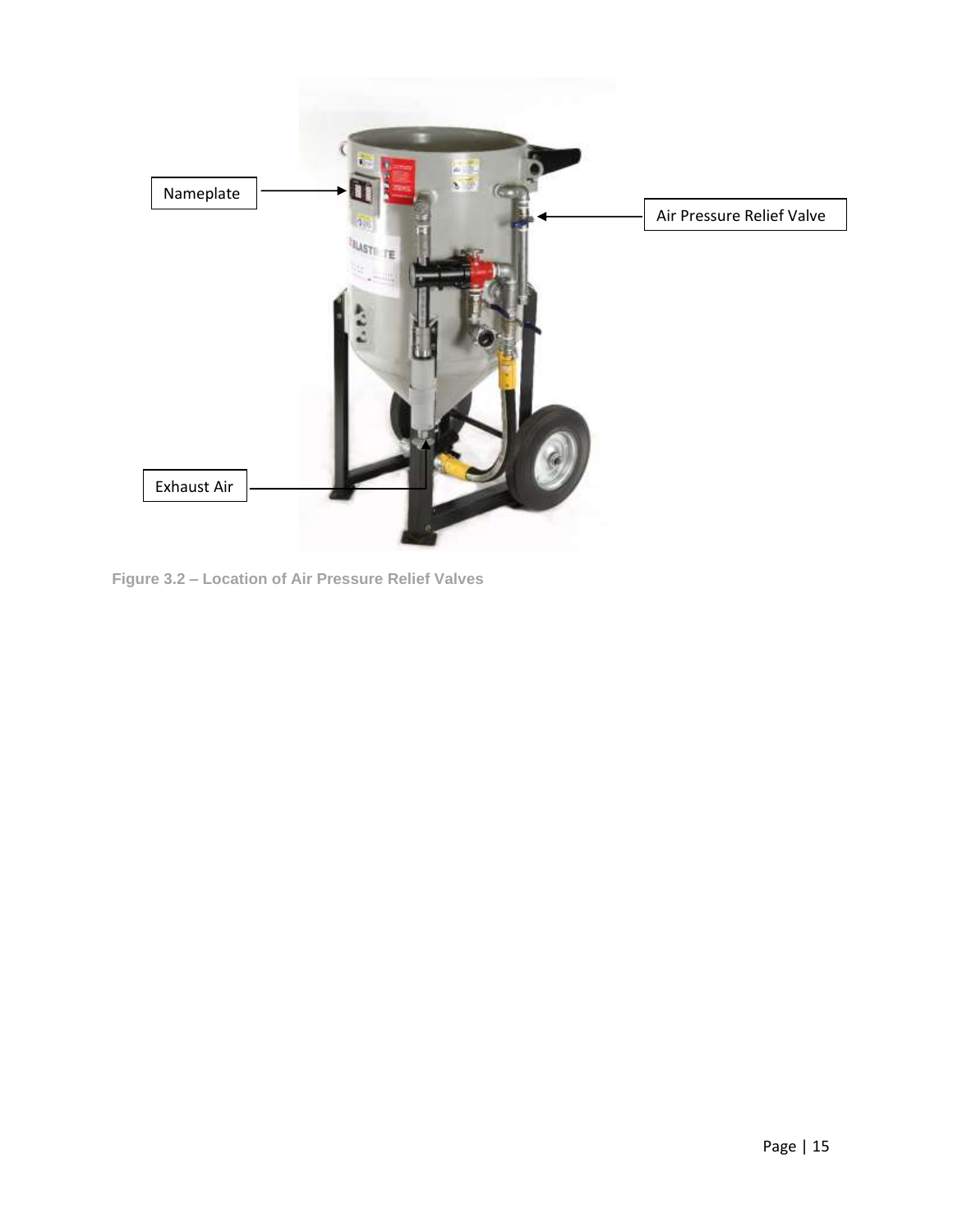#### **3.6. INSTALLATION CHECKLIST**

| $\Box$ | Deadman/Signal lines:     | Confirm delivery with the SCBP.                                                                                                                                                                                                                     |
|--------|---------------------------|-----------------------------------------------------------------------------------------------------------------------------------------------------------------------------------------------------------------------------------------------------|
| $\Box$ | <b>SCBP Accessories:</b>  | Confirm receipt as purchased with the vessel.                                                                                                                                                                                                       |
| П      | Inspect Vessel:           | Check for possible damage during shipment. Section 8 for<br>inspection instructions.                                                                                                                                                                |
|        | Popup Alignment:          | Remove popup dust cover (if equipped) from top head and check popup<br>alignment. Shifting of popup is possible during shipment. See Section 8.3<br>for inspection & alignment instructions.                                                        |
|        | Clean Pressure Vessel:    | Remove hand hole cover and check for debris inside. Trapped debris can<br>vibrate loose during shipment and later block blasting media flow. If<br>necessary vacuum the bottom of tank. Replace hand hole cover per<br>instructions in Section 6.3. |
| $\Box$ | Air Quality:              | Install moisture separator or AirPrep System to remove moisture from<br>compressed air supply to protect against blasting media flow problems.                                                                                                      |
|        | PPE:                      | Provide all the necessary personal protective equipment. Section 3.4.                                                                                                                                                                               |
|        | Pressure Relief Valve:    | Install relief valve if not provided on air compressor. See Section 3.5 for<br>information on pressure relief valve installation.                                                                                                                   |
| $\Box$ | Media blasting hose:      | Use suitable blasting media and blasting hose with minimum internal diameter<br>of 32 mm.                                                                                                                                                           |
| П      | <b>Operator Training:</b> | All operators must completely read and understand the operation and<br>maintenance manual and be properly trained in equipment and blast<br>operations.                                                                                             |
| $\Box$ | <b>SCBP Setup:</b>        | Follow procedures as in Section 6.0.                                                                                                                                                                                                                |

#### **3.7 COMPRESSED AIR REQUIREMENTS**

Compressed air requirements are depended on the size blast nozzle used, Table 1 for minimum air requirements.

| Blast nozzle compressed air requirements @ 7 bar |                                       |                                                   |                                     |                              |  |  |  |  |  |  |  |
|--------------------------------------------------|---------------------------------------|---------------------------------------------------|-------------------------------------|------------------------------|--|--|--|--|--|--|--|
| <b>Size of Orifice</b>                           | <b>Theoretical air</b><br>consumption | Reserve air<br>required<br>(mechanical<br>losses) | 20 CFM for Air<br><b>Fed Helmet</b> | <b>Total air</b><br>required |  |  |  |  |  |  |  |
| 6.5mm                                            | 81 CFM                                | 50 CFM                                            | 20 CFM                              | <b>151 CFM</b>               |  |  |  |  |  |  |  |
|                                                  | 2.3m <sup>3</sup> /min                | 1.4m <sup>3</sup> /min                            | 0.6 <sup>m3</sup> /min              | 4.2m <sup>3</sup> /min       |  |  |  |  |  |  |  |
| 8 <sub>mm</sub>                                  | 137 CFM                               | <b>79 CFM</b>                                     | 20 CFM                              | 236 CFM                      |  |  |  |  |  |  |  |
|                                                  | 3.9 <sup>3</sup> /min                 | 2.2m <sup>3</sup> /min                            | 0.6 <sup>3</sup> /min               | 6.6m <sup>3</sup> /min       |  |  |  |  |  |  |  |
| 9.5 <sub>mm</sub>                                | 196 CFM                               | <b>108 CFM</b>                                    | <b>20 CFM</b>                       | 324 CFM                      |  |  |  |  |  |  |  |
|                                                  | 5.5m <sup>3</sup> /min                | 3m <sup>3</sup> /min                              | 0.6 <sup>m3</sup> /min              | 9m <sup>3</sup> /min         |  |  |  |  |  |  |  |
| 11mm                                             | 254 CFM                               | 137 CFM                                           | 20 CFM                              | 411 CFM                      |  |  |  |  |  |  |  |
|                                                  | 7.2m <sup>3</sup> /min                | 3.9 <sup>3</sup> /min                             | 0.6 <sup>3</sup> /min               | 11.6m <sup>3</sup> /min      |  |  |  |  |  |  |  |
| 12.5mm                                           | 338 CFM                               | 179 CFM                                           | 20 CFM                              | 537 CFM                      |  |  |  |  |  |  |  |
|                                                  | 9.6m <sup>3</sup> /min                | 5m <sup>3</sup> /min                              | 0.6 <sup>3</sup> /min               | 16.1 <sup>3</sup> /min       |  |  |  |  |  |  |  |

**Table 1 – Compressed Air Requirement**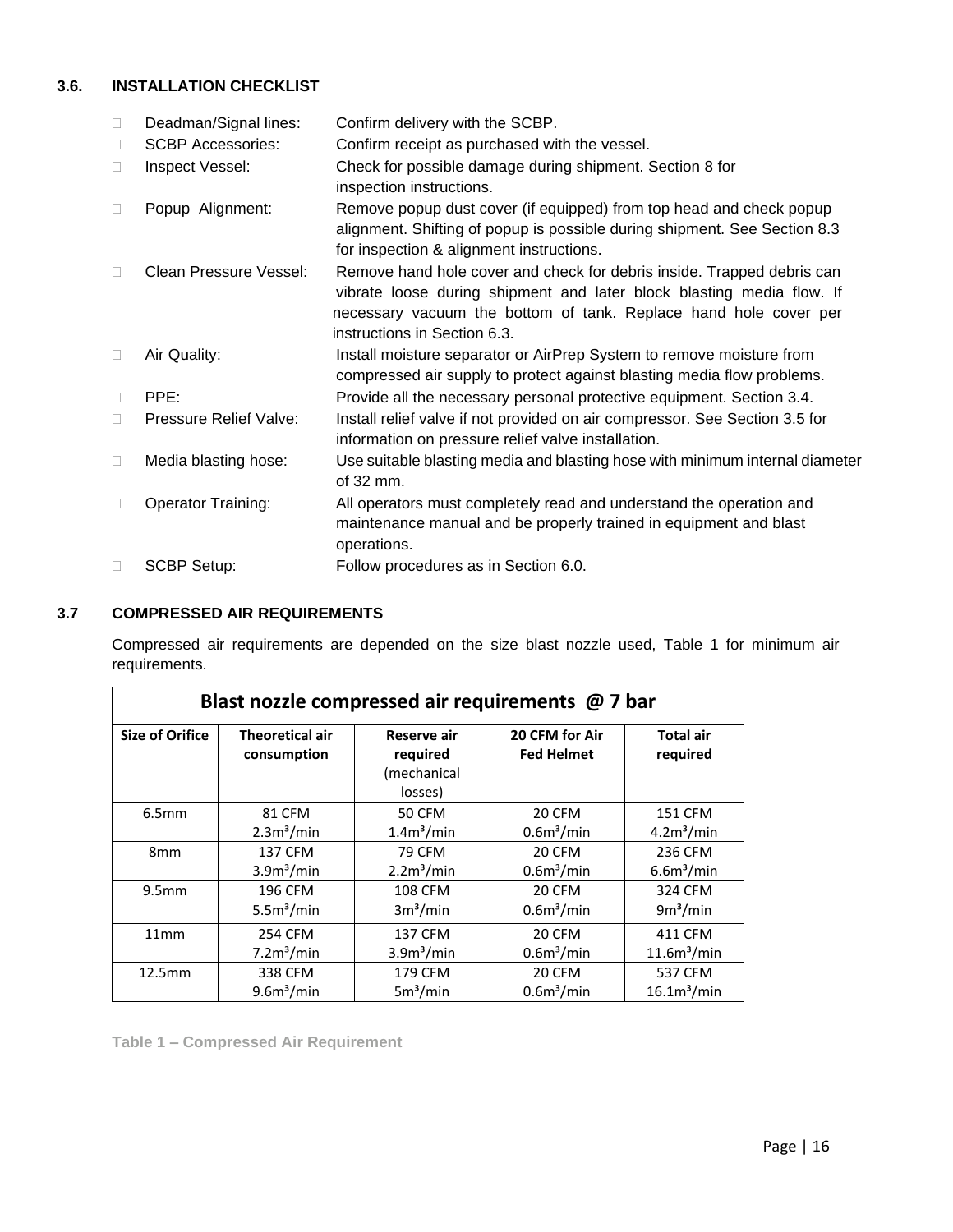### **4. SCBP System General Operation**

The function of the SCBP is to provide a mixture of dry abrasive and compressed air to a blast nozzle.The abrasive blast stream through the blast nozzle is used for removing rust, paint, or other unwanted surface defects. After abrasive blasting, the surface is ready for new paint or coating.

A blast pot is one of a group of components used in an abrasive blasting job. The typical components are an air compressor, moisture removal device, blast pot, blast hose, blast nozzle, operator personal protective equipment, and blast abrasive. See Figure 4.1.

The blast abrasive is loaded into the SCBP (blast pot) through the abrasive inlet at the top of the pressure vessel. All the compressed air must be removed from inside the blast pot before it can be filled with abrasive. The abrasive can be bag loaded, or loaded from a storage hopper. To begin blasting, the blast pot is filled with compressed air from the air compressor. Since moisture creates problems in the blast operation, it is common for the compressed air to be fed through a moisture removal device, such as a AirPrep System. The air pressure in the abrasive blast vessel is equal to the air pressure in the blast hose where it connects at the metering valve. This equal pressure is needed to allow the blast abrasive to flow downward by gravity. The abrasive flow is controlled by the metering valve at the bottom of the blaster. From the metering valve the blast abrasive flows into the blast air stream and through the blast hose. The speed of blast air and abrasive mixture is greatly increased by the blast nozzle onto the work surface. The high speed of the air and abrasive is what gives it the energy to blast rust and paint off of surfaces. The abrasive blast stream and the dust it creates are harmful; therefore, all blast operators must use personal protective equipment during the blast operation.



**Figure 4.1 – Typical Abrasive Blasting System**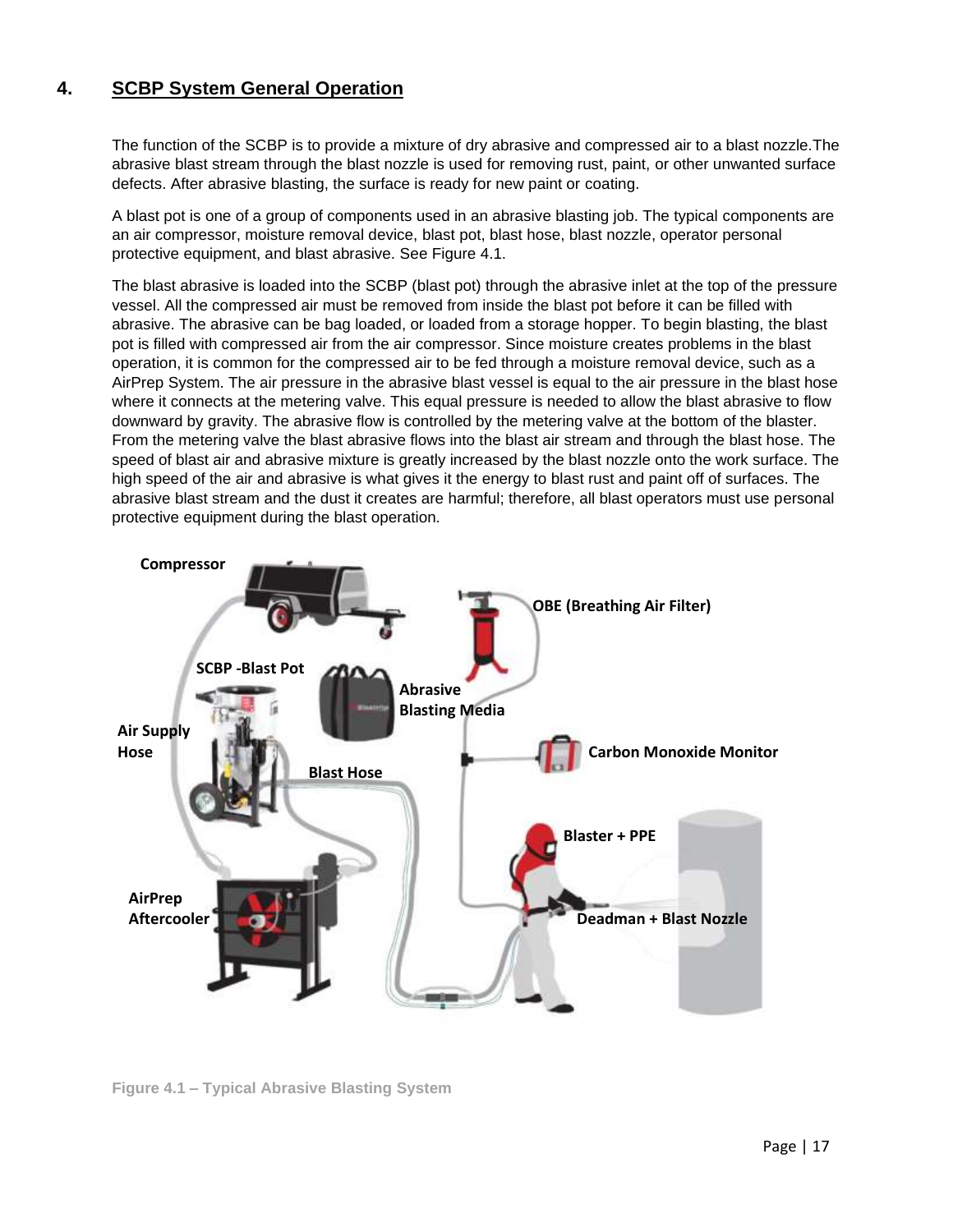#### **5. Remote Control System**

Figure 5.1 below to help understand the general operation of a remote controlled SCBP. Do not attempt to operate the blasting unit before reading all sections of this manual and following all setup procedures. Read sections 5.1 through 5.8 for a detailed explanation of all components.

The remote control system is a depressurized system; meaning the pressure vessel will pressurize only when the valve is opened by depressing the deadman lever. The remote control valve automatic depressurization allows the pressure vessel to depressurize each time the deadman lever is released.

The SCBP pressure vessel will pressurize when the deadman lever is activated. When the deadman is activated a pneumatic signal passed though the deadman trigger to the remote control valve actuating (opening) it. The compressed inlet air flows through the remote control valve into the valve outlet piping and into the pressure vessel. The air flow into the pressure vessel internal piping will push the pop-up valve, Figure 5.2, against the popup gasket (o ring) sealing the vessel and allowing pressure to buildup. Pressurizing the pressure vessel will force blasting media out the vessel outlet through the abrasive metering valve. Compressed air will also flow through the choke valve into the external piping passing through the abrasive metering valve. This action effectively balances the air pressure inside the SCBP and in the external piping allowing the abrasive media flow into the blast stream by gravity. Blasting media will flow into the blasting hose and out through the blast nozzle.

Blasting stops when the deadman lever is released which deactivates the remote control valve. This will vent the remote control valve actuating air at the deadman handle. The compressed air inside the pressure vessel will completely vent through the exhaust porting of the remote control valve and through the silencer. When the signal air vents, the remote control valve returns to its "normally closed" position. Refer to the supplemental documentation (Remote Control System Owner's Manual) for detailed working of this valve.

The SCBP will depressurize when the manual blowdown ball valve is opened and the air inlet ball valve closed. The SCBP will also depressurize by opening the safety valve on the remote control valve.



**Figure 5.1 –Remote Control Valve SCBP with Pneumatic Controls**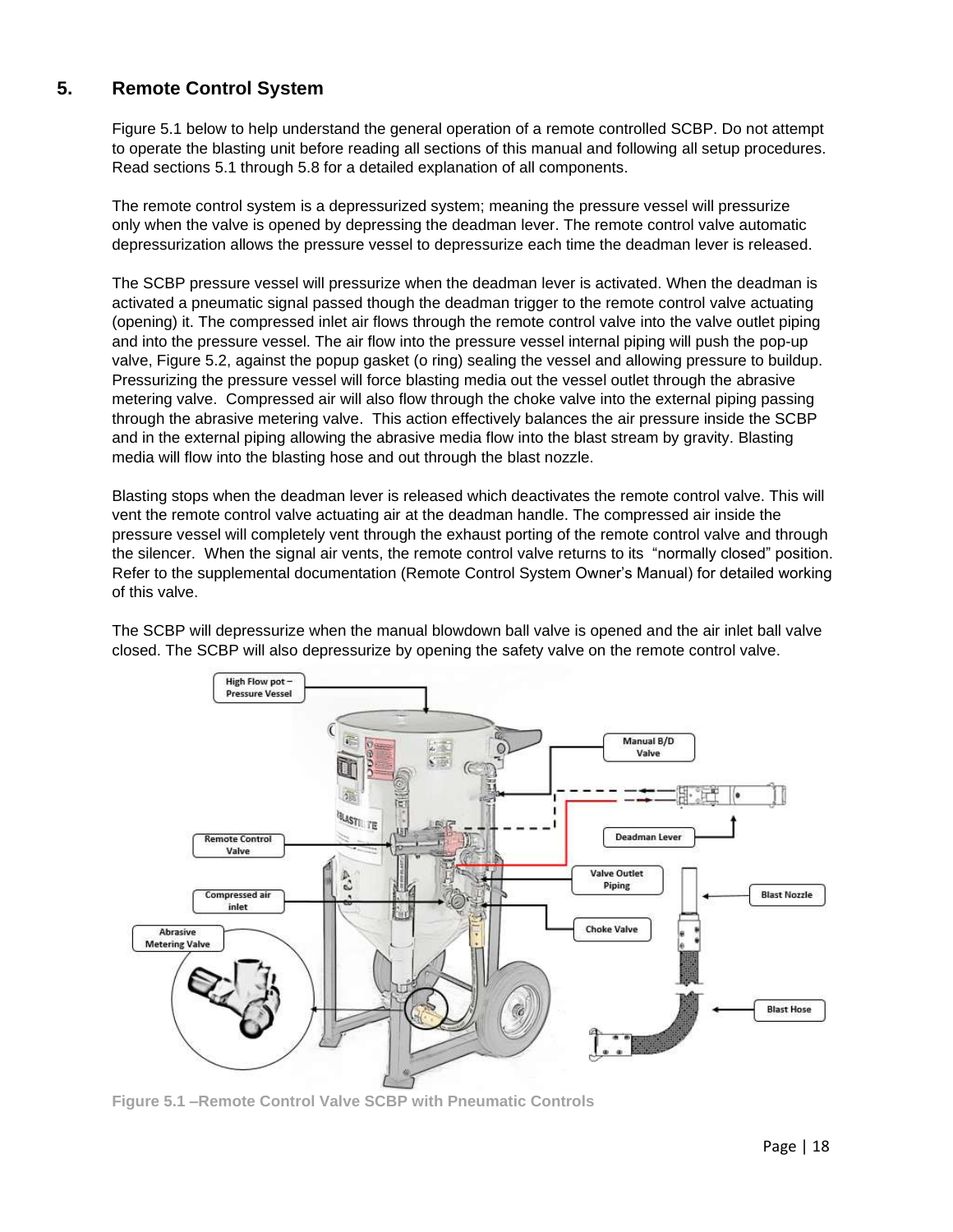#### **5.1. POPUP VALVE (BLASTING MEDIA INLET)**

The SCBP pressure vessel is filled with blasting media through the blasting media inlet at the top of the pressure vessel. The blasting media inlet is automatically sealed by the popup valve head, item 5, when the pressure vessel is pressurized. The air flow into the internal piping pushes the popup valve against the o-ring, item 6. See Figure 5.2.



Pinch point hazard. Vessel pressurization will close the popup. Keep fingers clear of the popup opening. Disconnect air supply prior to performing popup maintenance.



**Figure 5.2 – Standard Popup Assembly & Internal Piping**

#### **5.2. MANUAL BLOWDOWN BALL VALVE**

See Figure 5.1 above. The manual blowdown ball valve is used to release all the compressed air (depressurize) from inside the SCBP (pressure vessel). The SCBP pressure vessel must be depressurized before filling with blasting media or before performing any maintenance. Blowdown valve must be open and the air inlet ball valve must be closed when filling pot.



Airborne particles and loud noise hazards from blowdown exhaust air can cause serious injury and loss of hearing. Wear approved eye and ear protection. Stay clear of blowdown air path. DO NOT place hands or other body parts in the blowdown air path. Make sure no personnel are in the blowdown air path.

#### **5.3. REMOTE CONTROL AUTOMATIC AIR VALVE AND DEADMAN CONTROL**

See Figure 5.3. The remote control valve is a normally closed valve that opens to supply air to the pressure vessel. The automatic air valve opens when it receives air to its inlet signal port (black line). This happens when the deadman lever is depressed which closes the vent port on the deadman handle and allow pilot (red line) air to travel to the inlet of the remote valve via the black signal line. When the deadman lever is released, the air signal from the remote control valve (black line) vents through the deadman handle vent port. The remote valve closes the inlet air and simultaneously vents the compressed air inside the pressure vessel through the silencer. This stops blasting media flow into the blasting hose.



Broken exhaust air silencer can result in airborne particles and loud noise hazards from vent air. This can cause serious injury and loss of hearing. Wear approved eye and ear protection.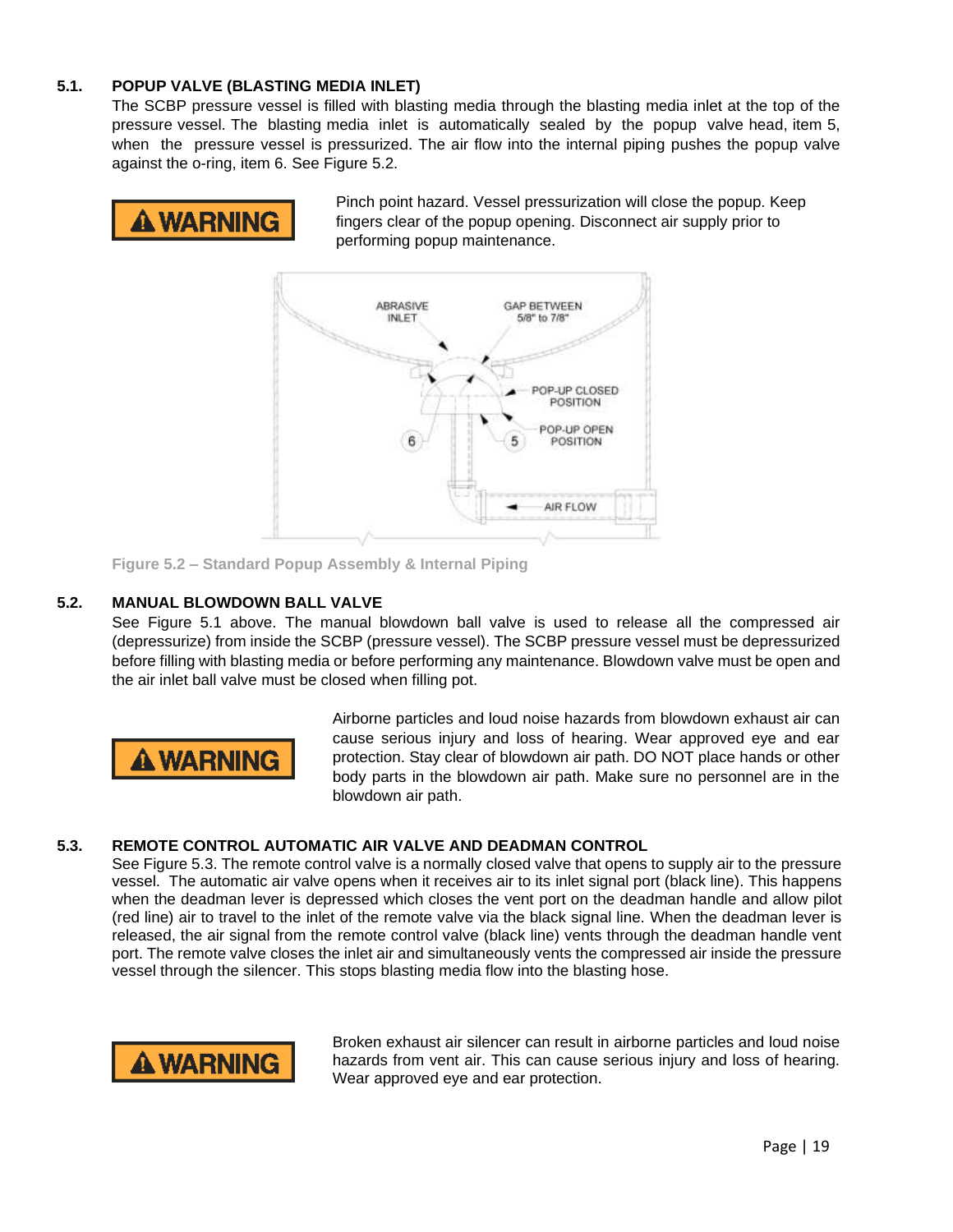

**Figure 5.3 – Remote Control Valve with Pneumatic Deadman Controls**

#### **5.4. DEADMAN VALVE/SWITCH (BLASTING CONTROL)**

See Figure 5.4. The deadman valve/switch is part of a system that controls the blasting operation. The deadman valve/switch allows the operator to remotely start and stop the blasting operation. The deadman is mounted at the end of the blasting hose assembly close to the end of the hose to give the operator easy control of the blasting operation.

The Deadman is a pneumatic valve to switch the remote control valve fitted on the SCBP system. When the deadman lever, item 1, is pressed down the rubber button, item 2, seals the vent hole below the lever. Inlet signal air via the red signal line connected to the ported inlet nipple, item 4, passed through deadman handle and out the outlet signal nipple, item 3, towards the Remote control valve. The Remote control valve opens and sends air into the pressure vessel.

When the deadman lever is released the air signal in both lines are vented out the exhaust port on the deadman trigger. The continuous supply of signal air via the red signal line will not oversupply compressed air to the handle due to the orifice machined into the inlet nipple, item 4.



Reversing the connections to the deadman trigger can activate the remote control valve and the SCBP as the inlet signal air over supplies the deadman trigger vent hole. If the SCBP activates automatically from time to time check the connections to the deadman trigger.



**Figure 5.4 – Deadman Handle**

#### **5.5. BLASTING HOSE**

The blast air and abrasive mixture flows from the abrasive metering valve to the blast nozzle through the blast hose assembly. The typical length of the blast hose is 20m; however blast hose extensions can be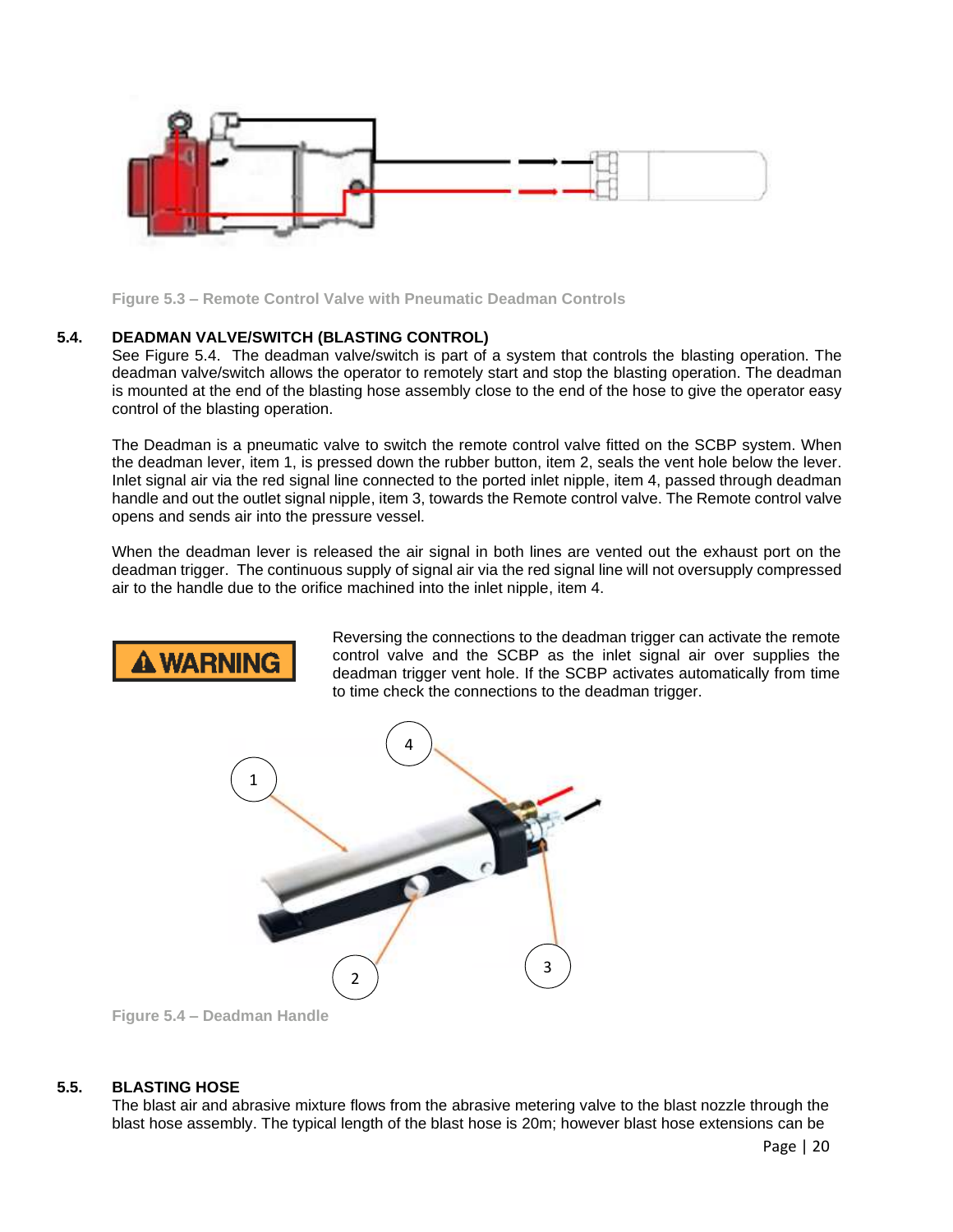added to increase length. For higher efficiency keep the blast hose as short as possible. Increased blast hose length causes pressure drop at the blast nozzle which reduces the blast efficiency. For higher efficiency use a blast hose with an inside diameter that is approximately three times the nozzle throat diameter. Keep blast hose as straight as possible. Sharp bends create high wear points. Static electricity is generated by the abrasive flow through the blast hose. To minimize the chance of static electrical shock to operating personnel only use static dissipating blast hose and install a grounding strap on the Blast pot.



Static electricity is generated by the blasting media flow through the blasting hose. To minimize the chance of static electrical shock to operating personnel only use static dissipating blasting hose and install a grounding strap on the SCBP.

#### **5.6. BLAST NOZZLE**

The blast nozzle is an important part of the blast operation since the size of it determines the air flow and abrasive requirement. The amount of air flow and abrasive determine how quick blasting can be done. The larger the nozzle, the more air and abrasive will be needed. The larger the nozzle size the greater the blast productivity. However, for a fixed amount of air supply, increasing the nozzle size will reduce the blast pressure. For best performance the blast pressure must be maintained as high as possible. Therefore, select the nozzle size based on the amount of air available and then adjust the abrasive flow at the metering valve as needed.

The nozzle size is indicated by a small number on the outside. This number represents the nozzle throat diameter in sixteenths of an inch; for example, a number 5 nozzle has a throat diameter of 5/16" or 8mm. See the tables in Section 3.7 for approximate air consumption for each nozzle. **Note:** For the best possible mixture of air to abrasive, the blast hose and piping must be at least three times the size of the blast nozzle.

#### **5.7. HOSE CONNECTION**

Air hose, blasting media blasting hose, and threaded couplings have pin holes that align when connected. To protect against accidental hose disconnections safety pins must be installed through these holes. As a secondary safety measure each hose connection should also include a hose whip check that will hold the hose if there is an accidental disconnection. Connect one loop to each side of the connection and stretch out as shown in Figure 5.6 below.

Air hose, blasting hose, and threaded couplings have a gasket that seals the connection and should be replaced when air is leaking.



Failure to install safety pins on all air and blasting hoses couplings can result in hose disconnects and could result in serious injury or death.



**Figure 5.6 – Hose Connection Disconnect Protection**

### **6. Pre-Operation Procedures**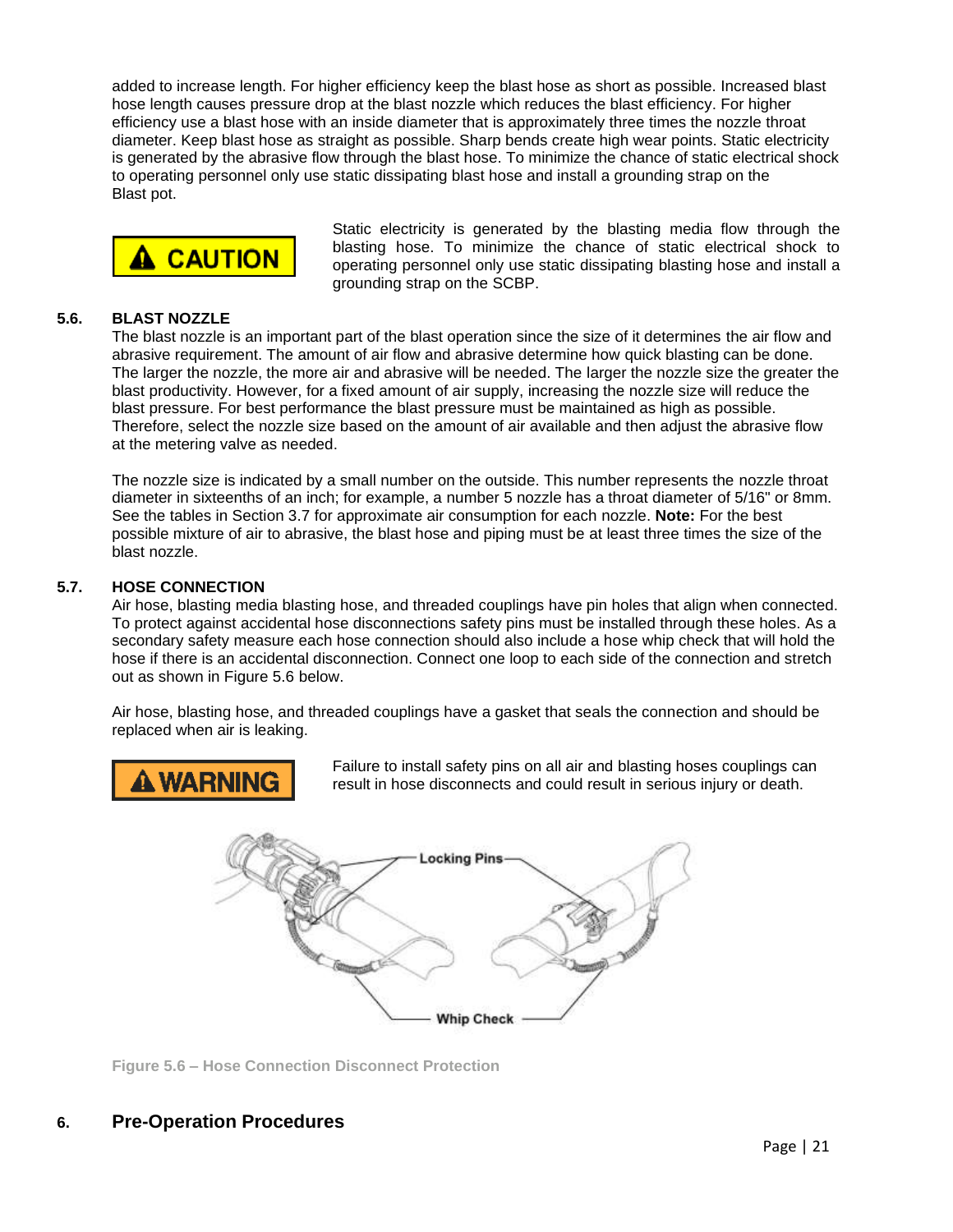

Failure to follow the procedures below could result in serious injury or death. In addition to these procedures completely read and understand all sections of this SCBP Operation and Maintenance Manual.

The SCBP is mainly a pressurized vessel. Propelled objects will cause serious injury or death. Depressurize vessel before performing any maintenance. See Section 6.2.

#### **6.1. BLASTING MEDIA BLASTING PROCEDURE**

6.1.1. Static electricity is generated by the blasting media flow through the blasting media blasting hose. To minimize the chance of static electric shock to operating personnel only use static dissipating blasting hose and install a grounding strap on the SCBP.



Static electric shock hazard. To minimize the chance of static electric shock install a grounding strap on the SCBP and only use static dissipating blasting media blasting hose.

6.1.2. Do not operate this equipment without a pressure relief device in place.



Rupture Hazard. Operating the pressure vessel above the maximum allowable working pressure can result in rupturing the pressure vessel. Install an air pressure relief valve to protect against over pressurization of the blast vessel. See Section 3.5.

6.1.3. Make certain that the SCBP is not pressurized. Follow the depressurizing procedure given in Section 6.2.



Airborne particles and loud noise hazards from blowdown exhaust air can cause serious injury and loss of hearing. Wear approved eye and ear protection. Stay clear of blowdown air path. DO NOT place hands or other body parts in the blowdown air path. Make sure no personnel are in the blowdown air path.

6.1.4. Verify that all required personal protective equipment is available for each operator and in good operating condition. See section 3.4



Failure to use personal protective equipment could result in serious injury or death.

- 6.1.5. Hose clamp the deadman to the blasting media blasting hose assembly in a comfortable position behind the blasting nozzle.
- 6.1.6. Cable tie the signal lines hoses to the blasting media blasting hose assembly.
- 6.1.7. Connect the blasting media blasting hose coupling on to the outlet claw coupling . Then install safety pins and a hose whip check to protect against accidental disconnections during operation.



Failure to install safety hose whipchecks on all blasting media blasting hose couplings can result in hose disconnects and could result in serious injury or death, see Section 5.7.

6.1.8. Connect the signal lines hoses as indicated in Sections 5.3.



Reversing the connections to the deadman trigger can activate the remote control valve and the SCBP as the inlet signal air over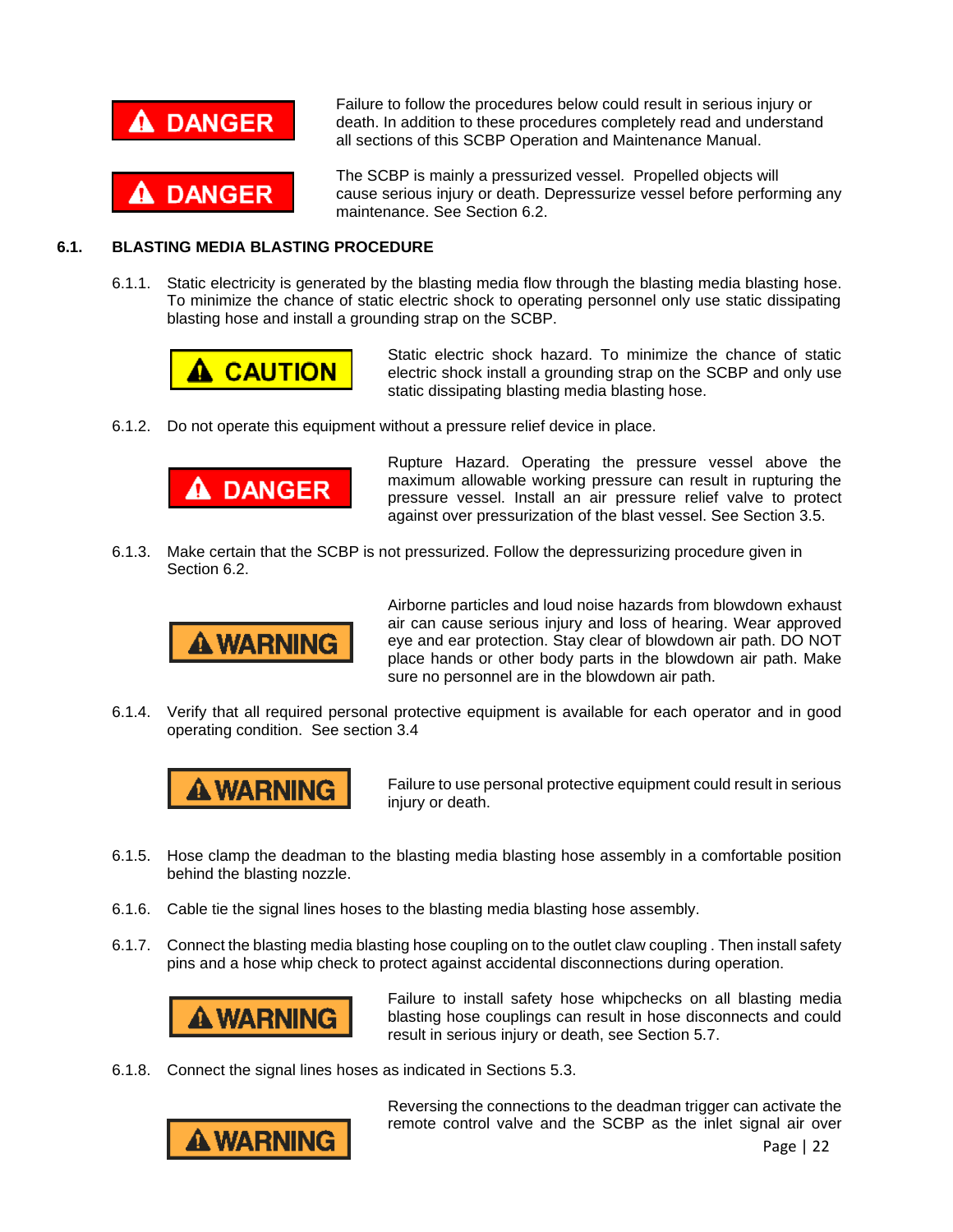supplies the deadman trigger vent hole. If the SCBP activates automatically from time to time check the connections to the deadman trigger.

6.1.9. Connect a 7 bar rated (minimum) air supply hose to the air inlet claw coupling and install safety pins and a hose whip check to protect against accidental disconnections during operation.



Failure to install safety pins on all air hose couplings can result in hose disconnects and could result in serious injury or death.

#### **6.2. SCBP DEPRESSURIZING PROCEDURE**

See Section 5, the pressure vessel can be depressurized by either releasing the deadman lever or by closing the compressed air inlet valve and opening the manual blow down valve. The latter process must be followed during refilling of SCBP with blasting media.



Do not leave the SCBP pressurized during long periods of no usage. An undetected air leak can cause costly damage to the pressure vessel at the hand hole or blasting media inlet.

#### **6.3. HAND HOLE COVER**



The hand hole assembly is part of a pressurized vessel. Use of incorrect hand hole components will result in assembly failure. Assembly failure will propel objects causing serious injury or death.

- 6.3.1. Inspect the hand hole gasket for tears, cracks, or other wear. Replace if necessary.
- 6.3.2. Inspect the hand hole weld ring sealing surface inside the vessel. Inspect the hand hole cover sealing surface. Both surfaces must be smooth.
- 6.3.3. Place the gasket on the hand hole cover and bolt then fit both through the opening.
- 6.3.4. Place the cover and gasket in position against the inside edge of the hand hole weld ring. Apply a pulling force on the bolt to hold in position then proceed.
- 6.3.5. Center the gasket on the hand hole weld ring.
- 6.3.6. Center the hand hole cover on the gasket.
- 6.3.7. When all components are centered slide the tension bar over the bolt until it touches the hand hole outer ring. Tighten the tension bar with a nut onto the hand hole outer edge until snug.
- 6.3.8. Only after completing all the pre-operation procedures in Section 6 pressurize the vessel and retighten the nut with a wrench until snug again.
- 6.3.9. Do not over-tighten the nut and bolt. Over-tightening could bend the tension bar resulting in malfunction of the assembly.
- 6.3.10. Periodically check for leaks.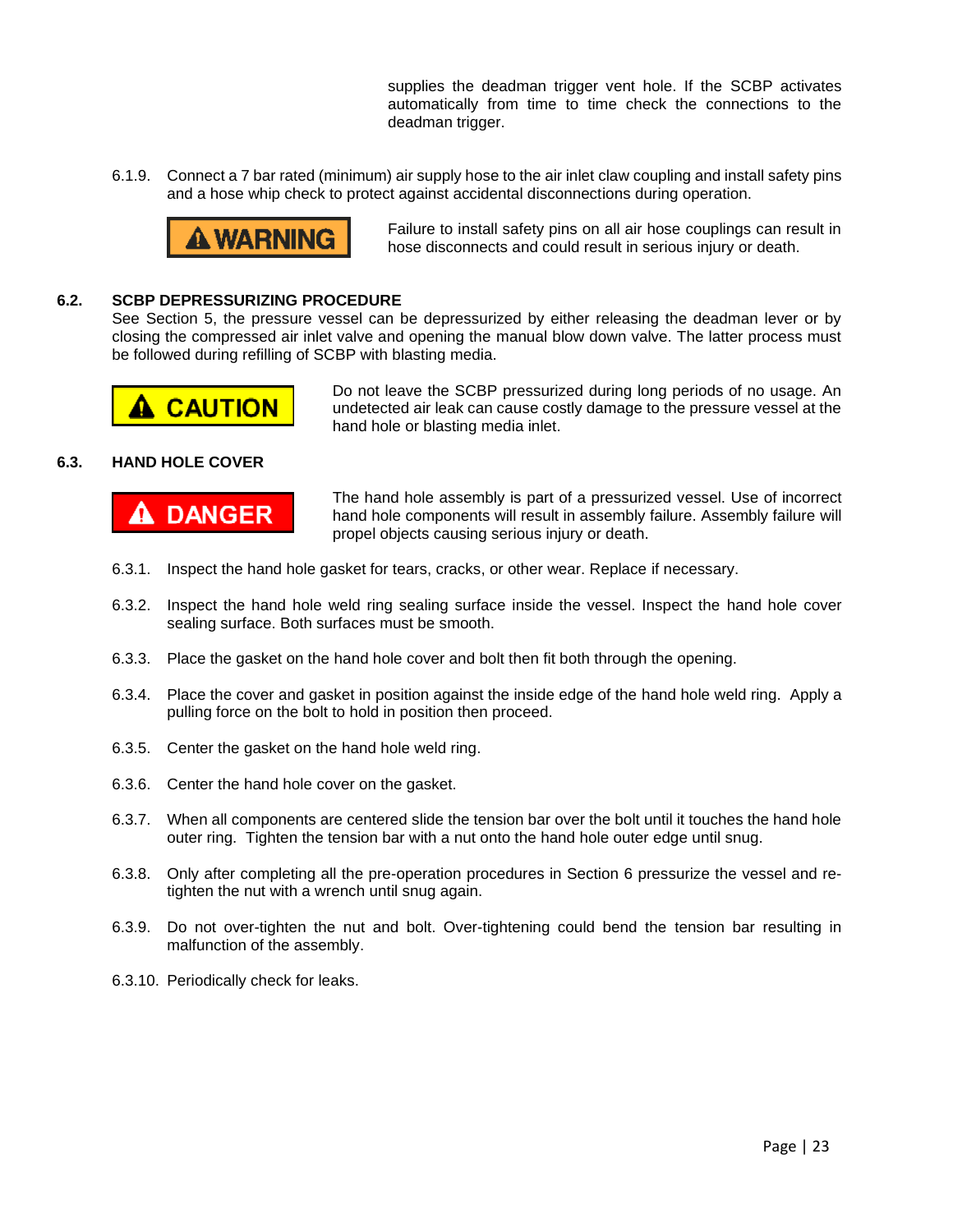

**Figure 6 – Hand Hole Assembly**

## **7.0 Operating Instructions (See Figure 7)**

#### **7.1. FILLING THE SCBP WITH BLASTING MEDIA**

7.1.1. The SCBP must be completely depressurized before filling with blasting media. Disable the blaster by closing the air inlet ball valve, item 1 and opening the manual blowdown valve, item 2.



Airborne particles and loud noise hazards from blowdown exhaust air can cause serious injury and loss of hearing. Wear approved eye and ear protection. Stay clear of blowdown air path. DO NOT place hands or other body parts in the blowdown air path. Make sure no personnel are in the blowdown air path.

- 7.1.2. Check to see that the popup has dropped open. The open popup indicates that the blast vessel is depressurized, see figure 5.2.
- 7.1.3. Fill the SCBP with dry blasting media though the blasting media inlet. Do not over-fill the SCBP. Avoid an excessive amount of blasting media piled above the popup as it will prevent the popup from sealing properly.



Pinch point hazard. Vessel pressurization will close the popup. Keep hands and fingers away from popup. Disconnect air supply prior to performing popup maintenance.

7.1.4. After completing all the pre-operation procedures in Section 6.0 and 7.1 pressurize the SCBP as per Section 7.2, and then check the popup for leaks. Periodically check the popup for leaks thereafter.

#### **7.2. BEGINNING OF THE BLASTING OPERATION**

7.2.1. The SCBP must be properly setup and all operating personnel must be thoroughly trained before beginning the blasting operation. All operators must completely read and understand all sections of this manual before beginning the blasting operation. See the pre-operation setup procedures given in Section 6.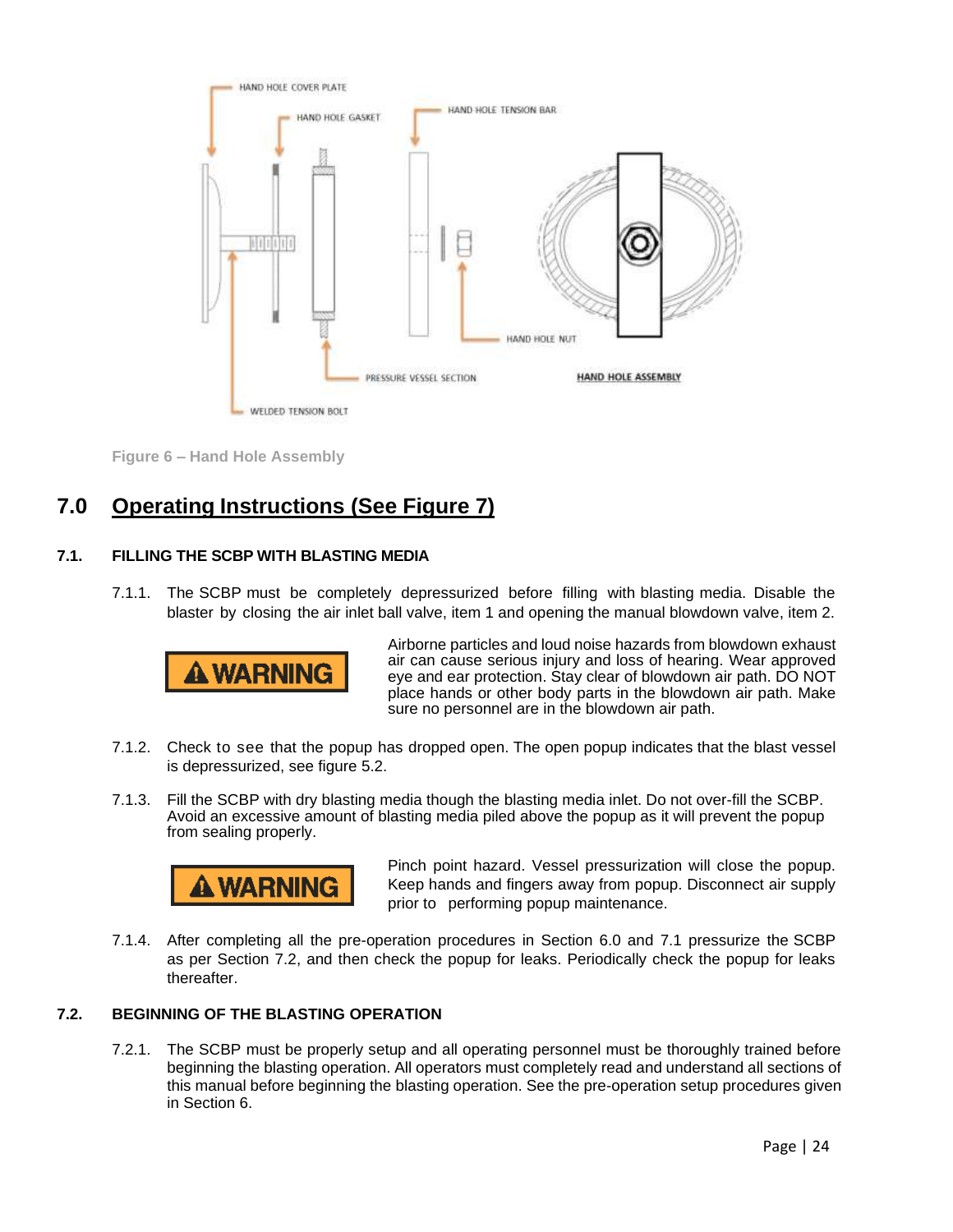7.2.2. Perform the required inspections and maintenance before beginning the blasting operation. See the instructions given in Section 8.



The SCBP is mainly a Pressurized Vessel. Propelled objects will cause serious injury or death. Depressurize vessel before performing any maintenance.

- 7.2.3. Open the choke valve, item 4. Leave the choke valve completely open at all times while blasting. Close the choke valve only to clear any trash that may get into the blast vessel and block the metering valve, item 5. Whenever trash (paint chip, cigarette butt, etc.) blocks the abrasive valve orifice, the procedure is to fully open the valve by turning the knob counterclockwise, then press down the deadman lever. While blasting, have an assistant close the choke valve completely for about one second. This creates differential pressure at the metering valve (high pressure above; low pressure below). The higher pressure from the blast vessel should be enough to loosen the trash blocking the abrasive valve orifice and blast it through the blast nozzle.
- 7.2.4. Connect the air supply hose from the compressor or aftercooler to the inlet claw coupling fitted onto the inlet ball valve, item 1. Ensure the inlet ball valve are closed.
- 7.2.5. Ensure the deadman lever is released and the control valve, item 3 on the remote control valve is open
- 7.2.6. Open the inlet ball valve, item 1 slowly until open.
- 7.2.7. Slightly open the ball valve on bottom of the moisture trap to permit moisture to continually drain during the blasting operation. Once each day completely open the drain valve to blow out all moisture and dirt particles.
- 7.2.8. Adjust inlet pressure on the compressor to 7 bar.
- 7.2.9. Close the blowdown valve, item 2, slowly and then the remote control valve, item 3.
- 7.2.10. Activate the SCBP by pressing down firmly on the deadman handle lever and see if the pop-up valve closes and the pot pressurizes.
- 7.2.11. Check the popup, hoses, and piping for leaks while the system is pressurized. Periodically check for leaks thereafter.
- 7.2.12. If the unit pressurizes release the deadman trigger, the pressure vessel should depressurize. You are now ready to start with the blasting process.
- 7.2.13. With one hand grip the blast nozzle and hose assembly and with the other hand press in the deadman lever. Firmly press down the deadman lever, air and blasting media will flow into the blast hose and out of the blast nozzle at high speed.



Do not aim the blasting media blasting hose towards yourself or any person. System malfunction can cause accidental start up and result in injury to personnel.

7.2.14. Observe the blast stream and the coating removal rate. A bluish color in the blast stream indicates a good abrasive to air mixture. Release the deadman lever to stop blasting.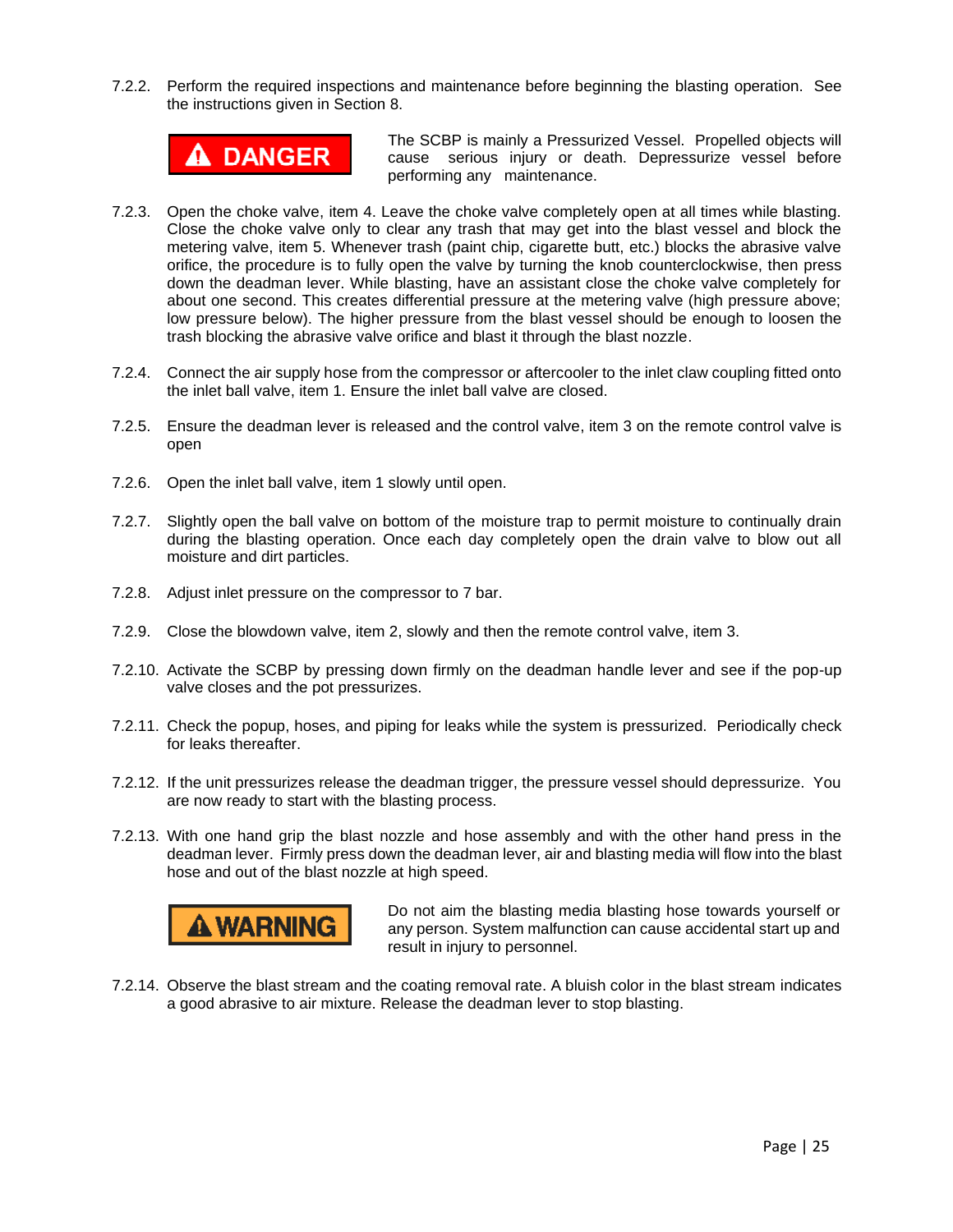

**Figure 7 – High flow pot with Kombi Valve**

#### **7.3 ENDING THE BLASTING MEDIA BLASTING OPERATION**

7.3.1. Release the deadman control lever and close the air inlet ball valve, Item 1. Open the remote control valve, Item 3 and manual blow down valve, item 2.



Do not turn off the air compressor and allow the SCBP air pressure to back flow through the air supply system. Back flow will carry blasting media into the moisture trap and contaminate the controls.

7.3.2. Completely open the drain ball valve at the bottom of the moisture trap to allow all the accumulated moisture to be drained out. Close the ball valve after draining.



Do not leave the SCBP pressurized during long periods of no usage. An undetected air leak can cause costly damage to the pressure vessel at the hand hole or blasting media inlet.

7.3.3. For long periods of non-usage remove remaining blasting media from SCBP to minimize moisture contamination.



Blasting media left inside the blast vessel can be contaminated by moisture and solidify inside causing costly damage.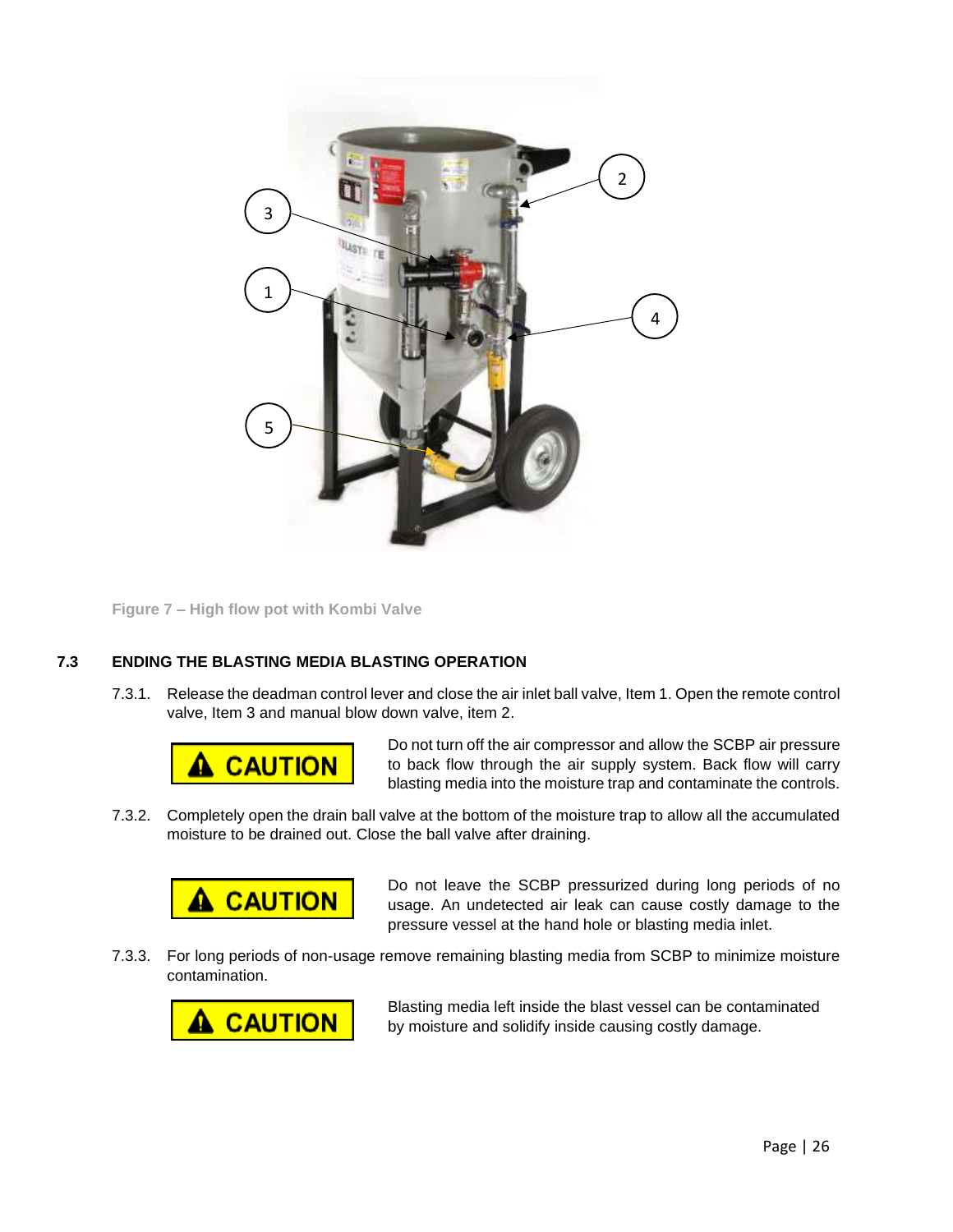## 8. **Maintenance and Inspection Instructions**



**û WARNING** 

The SCBP pressure vessel is a Pressurized Vessel. Propelled objects will cause serious injury or death. Depressurize vessel before performing any maintenance. See Section 7.3.

For proper operation, maintenance should be performed with the assistance of a qualified serviceman.

#### **8.1. BLAST POT EXTERNAL:**

Any damage to a SCBP (pressure vessel) can make it unsafe. Inspect the exterior of the SCBP pressure vessel daily for corrosion, pitting, or other damage (i.e. dents, gouges or bulges). If damaged, take out of service immediately and have it inspected and/or repaired by a qualified facility. Contact Blastrite for technical support.

#### **8.2. BLAST POT INTERNAL:**

The interior condition of the SCBP pressure vessel should be inspected quarterly. Pitting caused by corrosion will reduce the wall thickness of the vessel. If excessive corrosion is found, have the SCBP pressure vessel inspected by a qualified facility. Contact Blastrite for technical support. Check the pressure vessel internal piping for corrosion, cracks, and holes. See Figure 8.1.

#### **8.3. POPUP ASSEMBLY:**

The popup alignment and operation is tested by the manufacturer, however vibration and creeping during shipment may cause the internal popup support piping to shift resulting in misalignment. Check the popup gap and alignment prior to initial usage and weekly thereafter. Inspect the popup as follows:

- 8.3.1. Depressurize the SCBP pressure vessel.
- 8.3.2. Disconnect air supply hose from the claw coupler.
- 8.3.3. Inspect the popup o-ring and popup head sealing surfaces for wear or deformations. Replace either if necessary.
- 8.3.4. Check that the popup is centered within the gasket opening. If necessary, use a pry bar as a lever between the popup and gasket to deflect the internal support piping and shift the popup to the center of the gasket opening.
- 8.3.5. Check the popup gap (distance between the popup surface and the gasket). It should be between 15mm and 22m*.* See Figure 8.1. An excessive gap will expose the top of the vertical nipple to blasting media when the popup closes which could result in premature wear to the popup.
- 8.3.6. After checking the alignment and gap, the SCBP can be re-pressurized and the popup is then checked for leaks. If a leak is present, repeat the above steps to isolate the problem.



**Figure 8.1 – Standard Popup Assembly and Internal Piping**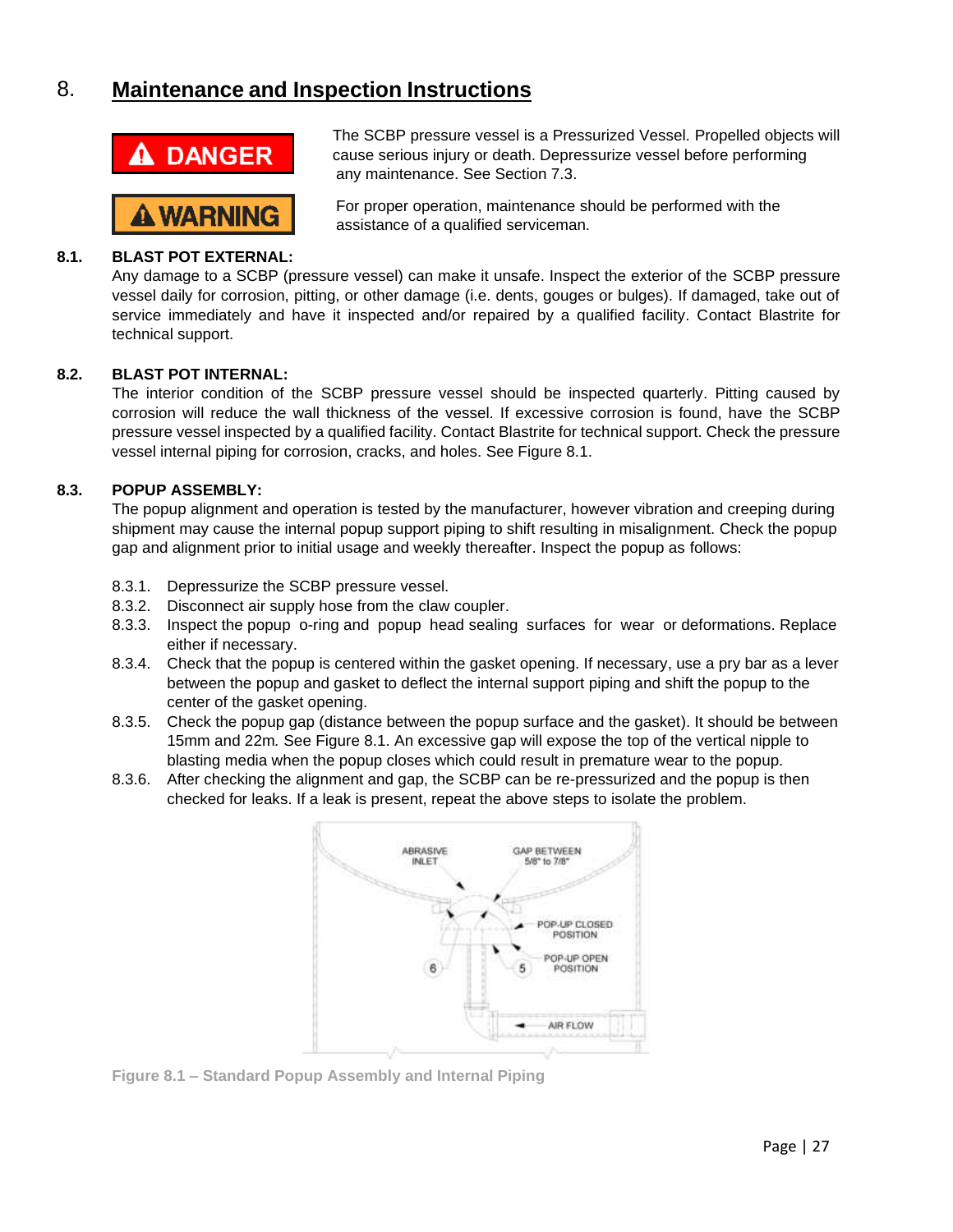#### **8.4. BLASTING AND AIR HOSES:**

All air hoses, blasting media blasting hoses, and control hoses should be inspected daily for wear, dry rotting, cracking or leakage. Repair or replace any hoses that show any signs of wear, leakage or other damage. Damaged hoses can cause system malfunctions and can result in serious injury or death to operating personnel.

Blasting hoses are a high wear component of the SCBP system. Sharp bends in the blasting media blasting hose create high wear points resulting in soft spots that can rupture while blasting. Check the full length of the blasting hose assembly for soft spots caused by wear. To protect against serious injury to personnel replace blasting media blasting hoses with soft spots. **Note:** Static electricity is generated by the blasting media flow through the hose. To minimize chance of electric shock to operators only use static dissipating hose and install a grounding strap on the SCBP.





Worn hose assemblies can rupture while blasting and the resulting blasting media blast can cause serious personal injury.

Static electric shock hazard. To minimize the chance of static electric shock install a grounding strap on the SCBP and only use static dissipating hose.

#### **8.5. BLASTING AND AIR HOSE COUPLINGS (SEE FIGURE 8.2)**

All air hose and blasting media blasting hose couplings have pin holes that align when connected. To protect against accidental hose disconnections safety pins must be installed through these holes. Each hose connection must also include a hose whip check that will hold the hose if there is an accidental disconnection. Connect one loop to each side of the connection and stretch out as shown in Figure 8.2 below. Check hose connections daily and replace missing or damaged pins and whip checks.



Failure to install safety pins on all air and blasting media blasting hose couplings can result in hose disconnects and could result in serious injury or death.



**Figure 8.2 – Hose Connection Disconnect Protection**



Depressurize vessel before performing any maintenance. Removing any part of the system the while the SCBP is pressurized will result in serious injury or death.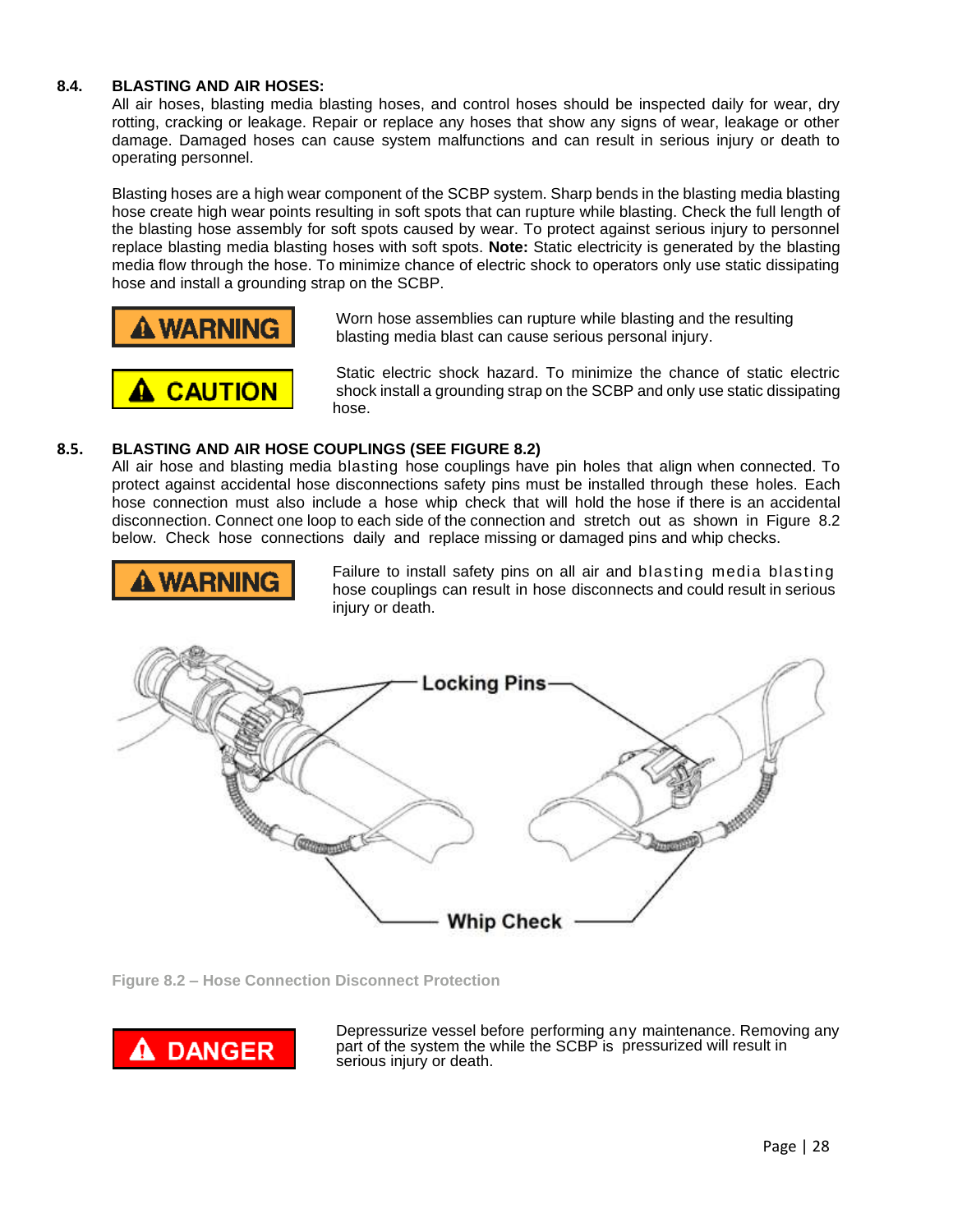

Use of replacement components that are not Blastrite original factory replacement parts may result in equipment failure which can result in serious personal injury.

#### **8.6. PPE**

Check daily to verify that all personal protective equipment is available for each abrasive blasting operator. Check daily to verify that all personal protective equipment is in good operating condition. Consult the operating and maintenance instructions provided by the manufacturer of each PPE item. See Section 3.4.

# A WARNING

Failure to use personal protective equipment could result in serious injury or death.

#### **8.7. WARNING DECALS**

Check monthly to verify that all the warning decals are in position and legible. See Section 0.0, Figure 1.5 for full descriptions and locations.



Failure to maintain warning decals risks the possibility of not alerting the abrasive blasting operator to potential dangers which can result in serious injury or death. See Section 0.0.

#### **8.8. HAND HOLE ASSEMBLY**

Refer to Section 6.3 for installation and inspection procedures.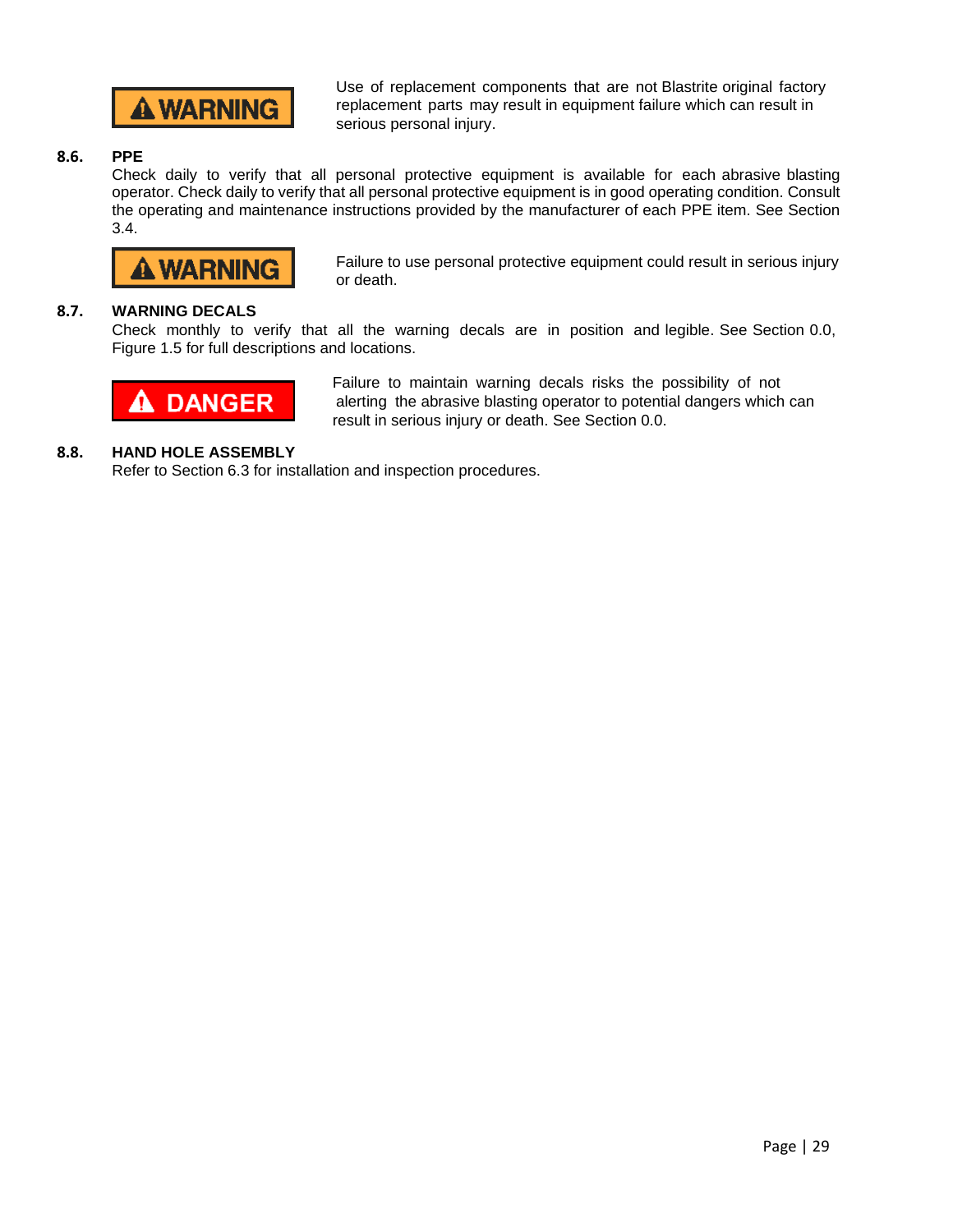| SYSTEM DIAGRAM FOR REMOTE CONTROL VALVE                                    | Solution      | Clear restrictor nipple on air inlet to Deadmans handle - blow signal lines clean | on deadmans handel to clear blockage - blow signal lines clean<br>Remove plate | Close Saftey Ball Valve on Remote Valve | ressure - Replace Compressor to match flow and air requirments of the blast nozzle oriffice ie. 8mm nozzle requires at least 250cfm.<br>Increase Air pr | Check Signal lines - signal line from bottom of remote valve to p of Deadmans [ Red Hose] - return line from bottom of Deadmans to top of Remote Valve [Black Hose ] see above<br>diagram | Check connections and modify if switched as per diagram above or inspect and replace rubber stopper grommet on deadmans handle if pressure not being maintained | Disassemble valve and check proper operation and look for worn or defective parts | Replace or repair valve check for wear and clear any blockages | Disassemble valve and check proper operation replace pop-up valve or internal o ring if wear observed | Fit Water trap if not fitted -Advise to use Aftercooler in supply air line | Replace blasting media make sure new media is dry from all moisture and any contaminates | minants or replace blasting media - check and clean Grit Valve<br>Remove contar | Remove and clear blockage check for damage | Check for leaks, repair, or replace leaking parts check all hose supply clamps make sure whip check fitted at all air and abrasive connections -check blast pot inspectionhatch seal | Reset Abrasive metering Valve valve to supply correct amount of grit |
|----------------------------------------------------------------------------|---------------|-----------------------------------------------------------------------------------|--------------------------------------------------------------------------------|-----------------------------------------|---------------------------------------------------------------------------------------------------------------------------------------------------------|-------------------------------------------------------------------------------------------------------------------------------------------------------------------------------------------|-----------------------------------------------------------------------------------------------------------------------------------------------------------------|-----------------------------------------------------------------------------------|----------------------------------------------------------------|-------------------------------------------------------------------------------------------------------|----------------------------------------------------------------------------|------------------------------------------------------------------------------------------|---------------------------------------------------------------------------------|--------------------------------------------|--------------------------------------------------------------------------------------------------------------------------------------------------------------------------------------|----------------------------------------------------------------------|
| Wolf evizends entaminates in the abrasive flow                             |               |                                                                                   |                                                                                |                                         |                                                                                                                                                         |                                                                                                                                                                                           |                                                                                                                                                                 |                                                                                   |                                                                |                                                                                                       | ×                                                                          | ×                                                                                        |                                                                                 |                                            |                                                                                                                                                                                      |                                                                      |
| Too much abrasive flow                                                     |               |                                                                                   |                                                                                |                                         | ×                                                                                                                                                       |                                                                                                                                                                                           |                                                                                                                                                                 |                                                                                   | ×                                                              |                                                                                                       |                                                                            |                                                                                          |                                                                                 |                                            |                                                                                                                                                                                      | ×                                                                    |
| seon tasid shi ni zagnuz svizsndA                                          | Defect        |                                                                                   |                                                                                |                                         | ×                                                                                                                                                       |                                                                                                                                                                                           |                                                                                                                                                                 |                                                                                   | ×                                                              | ×                                                                                                     | ×                                                                          |                                                                                          | ×                                                                               | ×                                          | ×                                                                                                                                                                                    | ×                                                                    |
| Blast pot does not pressurize<br>After starting, the system will not stop. |               | ×                                                                                 | ×                                                                              | ×                                       | ×                                                                                                                                                       | ×                                                                                                                                                                                         | ×<br>×                                                                                                                                                          | ×<br>×                                                                            |                                                                |                                                                                                       |                                                                            |                                                                                          |                                                                                 |                                            |                                                                                                                                                                                      |                                                                      |
| 9lbnsrl znsmbseb 9rlt ni 9lorl trev 9rlt mott zegspære bandle              |               | ×                                                                                 | ×                                                                              | ×                                       |                                                                                                                                                         |                                                                                                                                                                                           |                                                                                                                                                                 |                                                                                   |                                                                |                                                                                                       |                                                                            |                                                                                          |                                                                                 |                                            |                                                                                                                                                                                      |                                                                      |
|                                                                            | Defect Causes | Deadmans Handle inlet nipple clogged                                              | Deadmans Handle vent hole clogged                                              | Safety Ball Valve still open            | Low air pressure                                                                                                                                        | Signal lines connections interchanged                                                                                                                                                     | Defective deadmans handel                                                                                                                                       | Defective Remote control Valve                                                    | Abrasive metering Valve defective                              | Pop up valve not sealing                                                                              | Moisture ladden compressed air                                             | Contaminated abrasive media                                                              | Grit valve blocked or partially blocked                                         | Nozzle blocked or partially blocked        | System air leaks                                                                                                                                                                     | Grit valve opened to the maximum                                     |

# 9. **Trouble Shooting**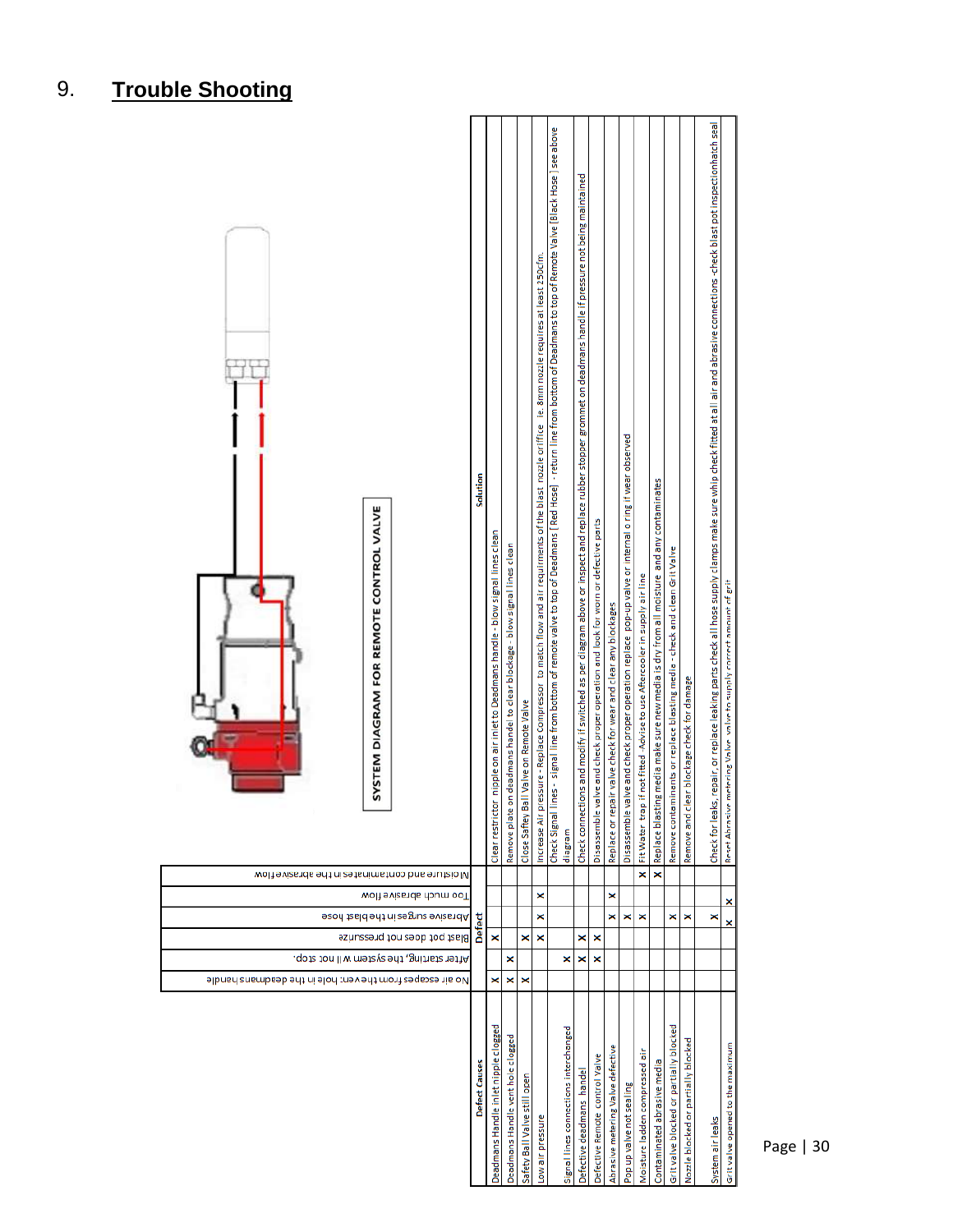# 10. **Parts List (See Figure 10)**

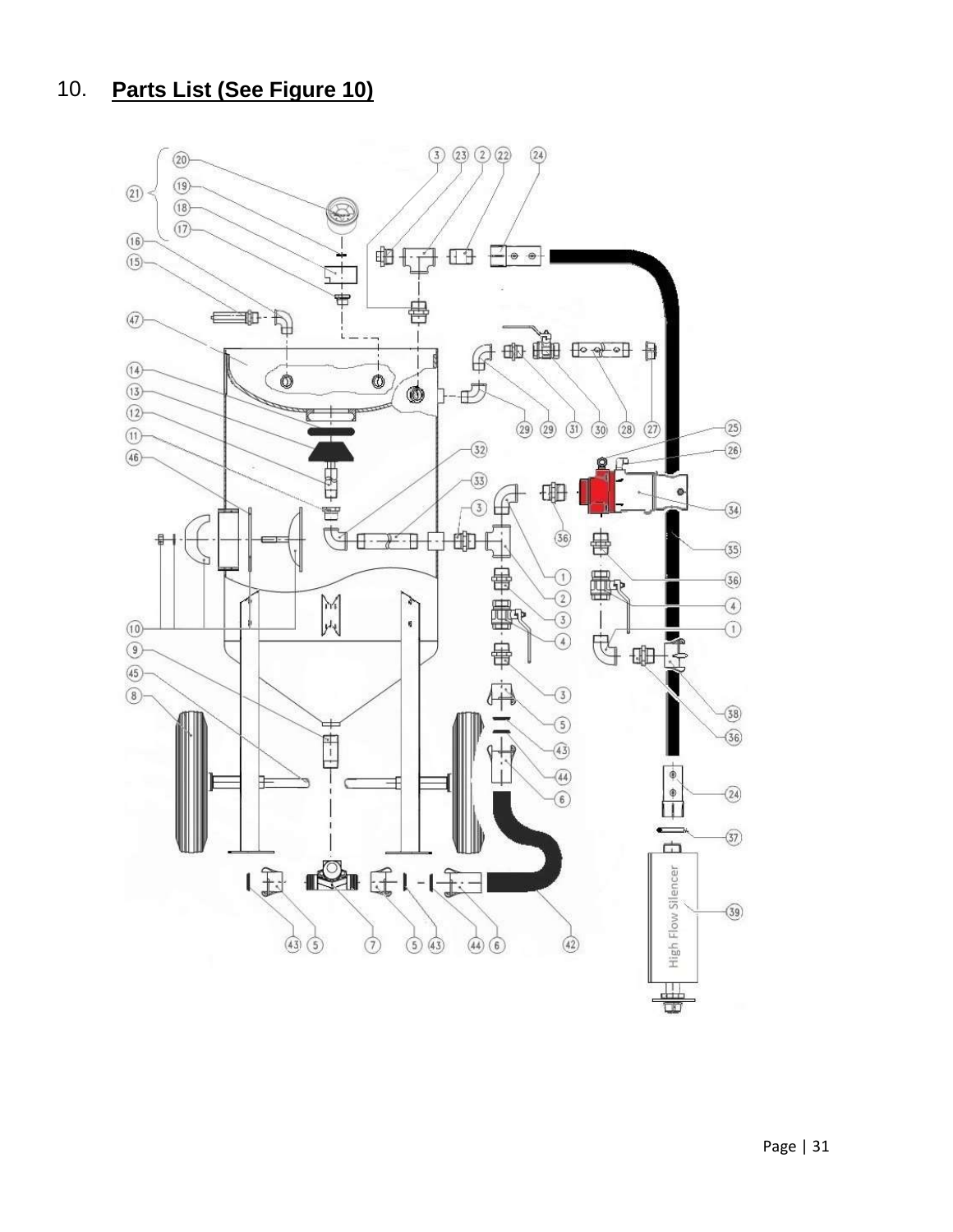## **HIGH FLOW POT PART LIST**

| <b>ITEM</b>    | PART.NR.             | <b>DESCRIPTION</b>                   | QTY            |
|----------------|----------------------|--------------------------------------|----------------|
| $\mathbf{1}$   | EQP-AB-21996         | 32MM MALE & FEMALE ELBOW GALV        | $\overline{2}$ |
| 2              | EQP-AB-22116         | 32MM TEE GALV                        | $\overline{2}$ |
| 3              | EQP-AB-22256         | <b>32MM HEX NIPPLE</b>               | 4              |
| 4              | EQP-AB-11930-DN31    | 31MM 400 FORGED BRASS BALLVALVE      | $\overline{2}$ |
| 5              | EQP-AB-21630         | 32MM POT COUPLER GALV                | 3              |
| 6              | EQP-AB-21520         | HOSE COUPLING 32mm NYLON YELLOW      | $\overline{2}$ |
| $\overline{7}$ | AB-BAC-VA-9918-00    | FINA II NPT-BSP 11/4 BLACK           | $\mathbf{1}$   |
| 8              | EQP-AB-10680         | 400 MM WHEELS-WSS163B/C              | $\overline{2}$ |
| 9              | EQP-AB-60924-32      | PIPE NIPPLE 32x80MM BSPXNPT          | $\mathbf{1}$   |
| 10             | EQP-AB-10480         | <b>INSPECTION DOOR ASSEMBLY</b>      | $\mathbf{1}$   |
| 11             | EQP-AB-22905-1x1-1/4 | 1"x1 1/4" REDUCING RING FM           | $\mathbf{1}$   |
| 12             | EQP-AB-10500         | 1" INTERNAL PIPE- PLUMBING 200L POTS | $\mathbf{1}$   |
| 13             | EQP-AB-11880         | POP-UP VALVE FLAT WITH SHAFT 200L    | $\mathbf{1}$   |
| 14             | EQP-AB-11920         | EQUIPMENT POP-UP O RING              | $\mathbf{1}$   |
| 15             | EQP-AB-108972        | 3/4" SAFETY VALVE WP 9 BAR           | $\mathbf{1}$   |
| 16             | EQP-AB-22910         | 3/4" MALE & FEMALE ELBOW GALV        | $\mathbf{1}$   |
| 17             | EQP-AB-22905-3/4x1/4 | REDUCTION RING 3/4x1/4               | $\mathbf{1}$   |
| 18             | EQP-AB-77250         | 1600KPA GAUGE SHROUD                 | $\mathbf{1}$   |
| 19             | EQP-AB-52500         | <b>METRIC O RING 5X25</b>            | $\mathbf{1}$   |
| 20             | EQP-AB-0-1600KPA     | 1/4 R/E GAUGE 0-1600KPA              | $\mathbf{1}$   |
| 21             | EQP-AB-77250-ASS     | 1600KPA GAUGE AND SHROUD COMPLETE    | $\mathbf{1}$   |
| 22             | EQP-AB-22906-32      | PIPE NIPPLE 32MM                     | $\mathbf{1}$   |
| 23             | EQP-AB-30331         | 32MM SQUARE HEAD PLUG                | $\mathbf{1}$   |
| 24             | EQP-AB-21340         | AL NOZ HOLDER 1"HOSE - FINE THREAD   | $\overline{2}$ |
| 25             | YAC-PF-PB-0234       | 1/8 MALE FEMALE SWIVEL ELBOW         | $\mathbf{1}$   |
| 26             | EQP-AB-78200         | ELBOW 1/4" MM BRASS                  | $\mathbf{1}$   |
| 27             | EQP-AB-60826         | 25MM PIPE CAP CALV                   | $\mathbf{1}$   |
| 28             | EQP-AB-10190-4       | 1" PIPE INCL VENT HOLES              | $\mathbf{1}$   |
| 29             | EQP-AB-21995         | 25MM MALE & FEMALE ELBOW GALV        | $\overline{2}$ |
| 30             | EQP-AB-11130         | <b>25MM BALLVALVE BRASS</b>          | 1              |
| 31             | EQP-AB-22255         | 1" HEX NIPPLE                        | $\mathbf{1}$   |
| 32             | EQP-AB-21986         | 32MM FEMALE & FEMALE ELBOW GALV      | 1              |
| 33             | EQP-AB-10270         | INNER PIPE 1 1/4" 200L POT           | $\mathbf{1}$   |
| 34             | AB-BAC-RC-0662-00    | KOMBI III REMOTE CONTROL VALVE       | 1              |
| 35             | EQP-AB-25070         | 25MM BLAST HOSE HW60 - OD 39MM       | $\mathbf{1}$   |
| 36             | EQP-AB-22758         | REDUCING NIPPLE 1 1/2"TO 1 1/4"      | 3              |
| 37             | EQP-AB-30271         | RUBBER GASKET 57X42X6                | 1              |
| 38             | EQP-AB-21697         | QUICK COUPLING 1-1/2 FEMALE          | 1              |
| 39             | EQP-AB-11690-HF      | HIGH FLOW SILENCER ASSEMBLY          | $\mathbf{1}$   |
| 40             |                      |                                      |                |
| 41             |                      |                                      |                |
| 42             | EQP-AB-25080         | BLAST HOSE HW60 - 1M (NOT FOR SALE)  | $\mathbf{1}$   |